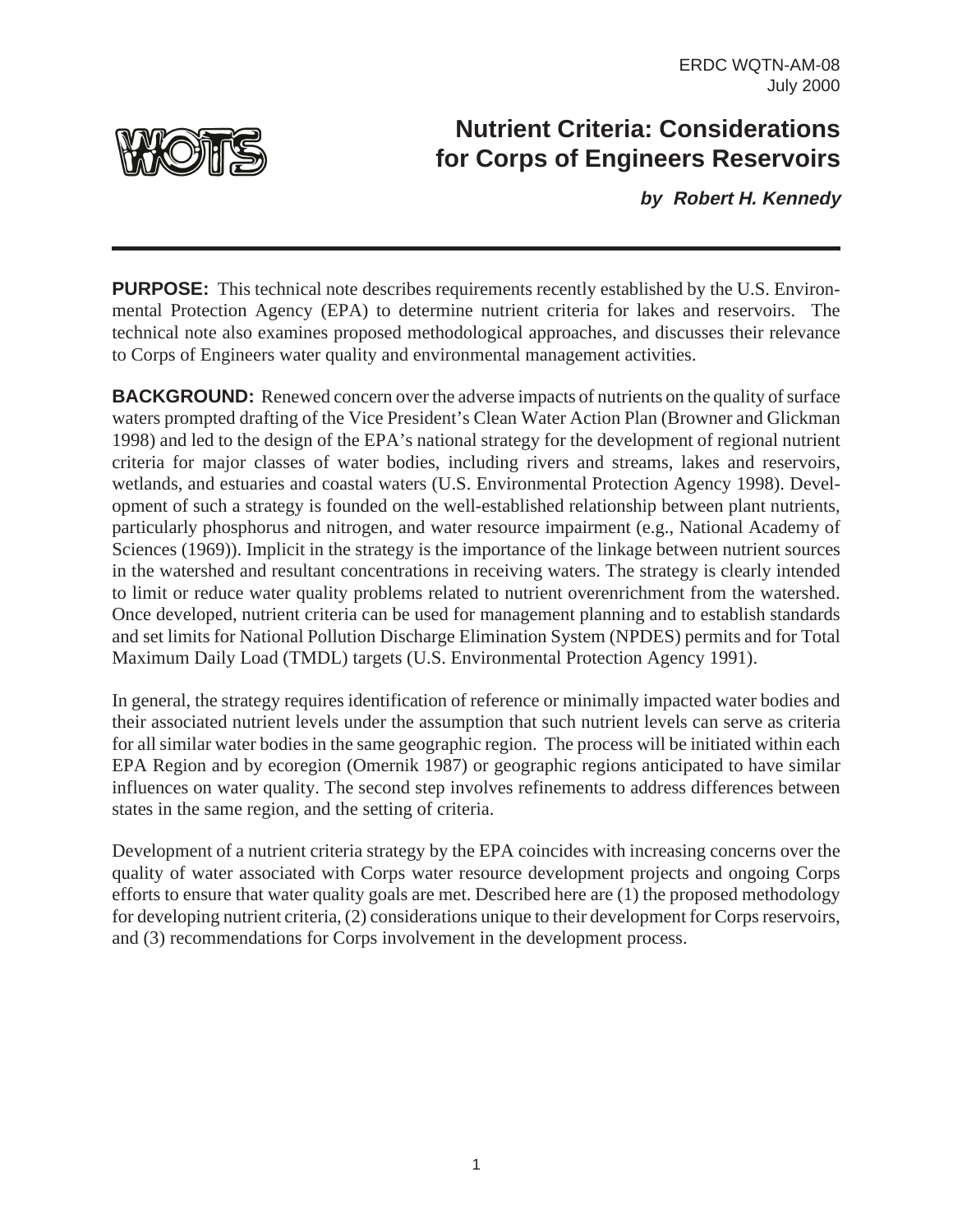**PROPOSED APPROACH FOR DEVELOPING NUTRIENT CRITERIA:** The currently proposed EPA approach for the development of nutrient criteria for lakes and reservoirs involves the following steps: $<sup>1</sup>$ </sup>

- 1. Establish regional technical assistance groups.
- 2. Delineate nutrient ecoregions.
- 3. Classify or group lakes/reservoirs using non-nutrient criteria.
- 4. Establish an appropriate nutrient-related database.
- 5. Establish reference conditions.
- 6. Develop nutrient criteria.

Establishing regional technical assistance groups (RTAGs) in each EPA region provides a link to appropriate specialists (e.g., limnologists, resource managers, hydrologists, ecologists, etc.) with knowledge of area lakes and reservoirs. The membership of the RTAG, which may include experts from other federal or state agencies having water resource management responsibilities in the region, should be such that objective evaluations and recommendations are assured. The intent of the RTAG is to provide a sound technical basis for decision-making and criteria formulation.

Omernik (1987) developed maps of ecological regions or ecoregions of the conterminous United States (Figure 1). Ecoregion boundaries are delineated primarily according to physiographic characteristics but have been demonstrated to account for geographic differences in the quality of aquatic resources (e.g., Wilson and Walker (1989)). A major responsibility of the RTAG will be to assess regional water quality databases as a means to establish and refine nutrient ecoregions. Establishing nutrient ecoregions may result in a subdividing of current ecoregions or in the shifting of existing boundaries. The primary source of such information will be the EPA's STORET database, since state and federal agencies are now required to submit data on a routine basis. Other potential data sources include the EPA's National Eutrophication Survey (NES) and National Surface Water Survey (NSWS) databases, studies conducted as part of the Clean Lakes Program (CLP) or Environmental Monitoring and Assessment Program (EMAP), utility companies, citizen monitoring groups, and state, tribal, or federal agencies. Despite the long-acknowledged importance of nutrients in determining the quality of surface waters, some regions may lack sufficient data for describing nutrient conditions, and will require the collection of additional or supplemental data.

Recognizing that water bodies may exhibit differing responses to nutrient inputs, the proposed approach requires that lakes and reservoirs be classified or grouped based on nonnutrient characteristics that potentially influence trophic responses. For instance, the presence of non-algal turbidity (e.g., suspended inorganic solids) strongly influences relationships between nutrient availability and algal growth (e.g., Smith (1990), Walker (1982)), suggesting that lakes located in watersheds having highly erodible soils be grouped together for the purpose of developing nutrient criteria.

<sup>1</sup> Personal Communication, 2000, Dr. George Gibson, U.S. Environmental Protection Agency, Washington, DC.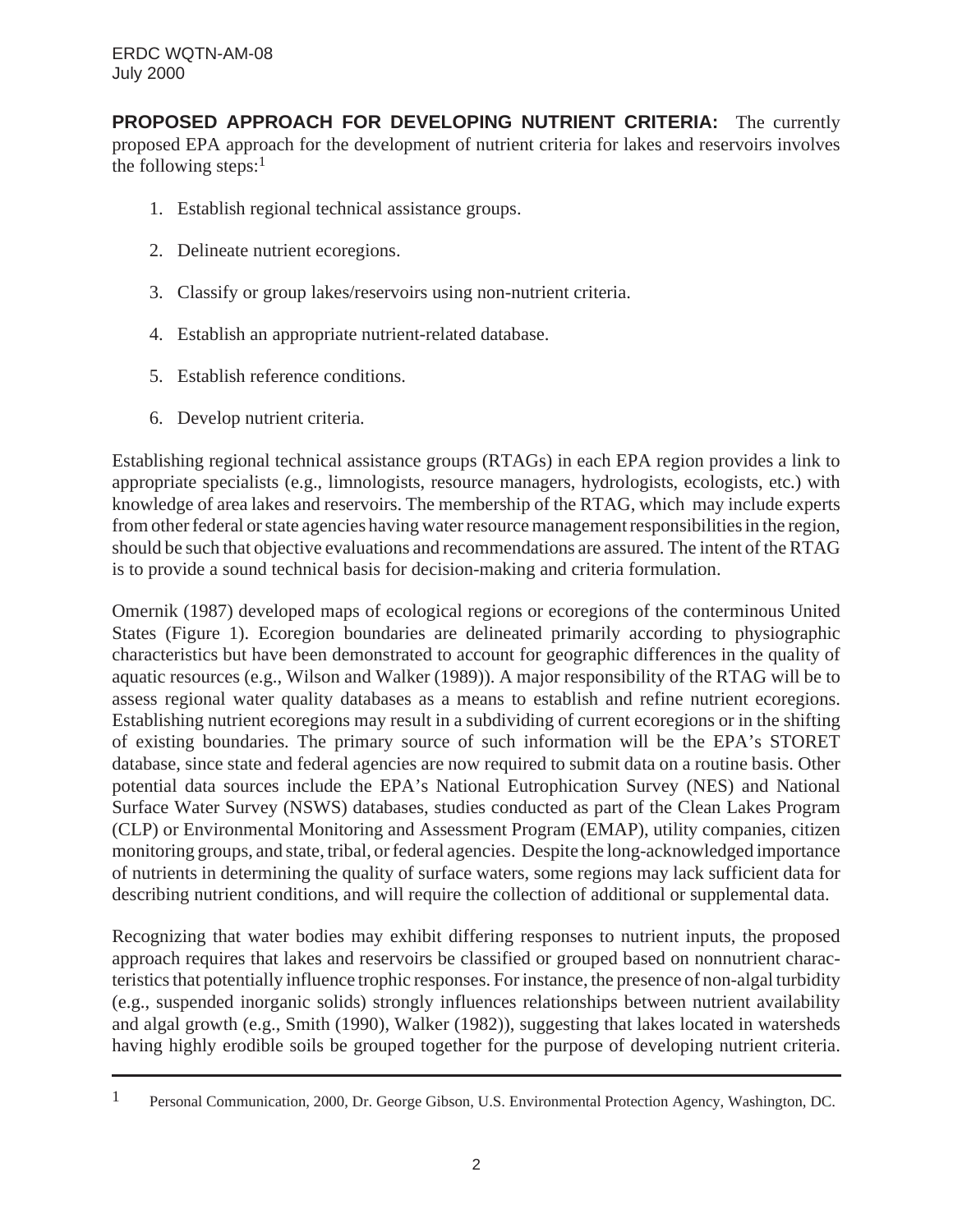

Figure 1. Map of the nutrient ecogions of the conterminous United States. Symbols indicate the locations of Corps dams. Ecoregional boundaries based on Omernik (1987)

Other nonnutrient characteristics useful for identifying subgroups include lake or watershed area, lake volume or depth, lake origin (e.g., glacial versus flood plain lakes), and nonnutrient water chemistry (e.g., color, dissolved organic matter, or pH).

Setting a nutrient criterion will be based on the following five considerations:

- 1. *An investigation of the historical record.* Current and historical information allow description of the current status of the resource.
- 2. *Establishment of a reference condition.* Reference conditions, or those conditions anticipated to occur in the absence of or with minimal anthropogenic influences, describe the best possible resource status for the region.
- 3. *The use of models.* Models, when appropriately calibrated and verified, are used to provide information when existing data are limited or unavailable.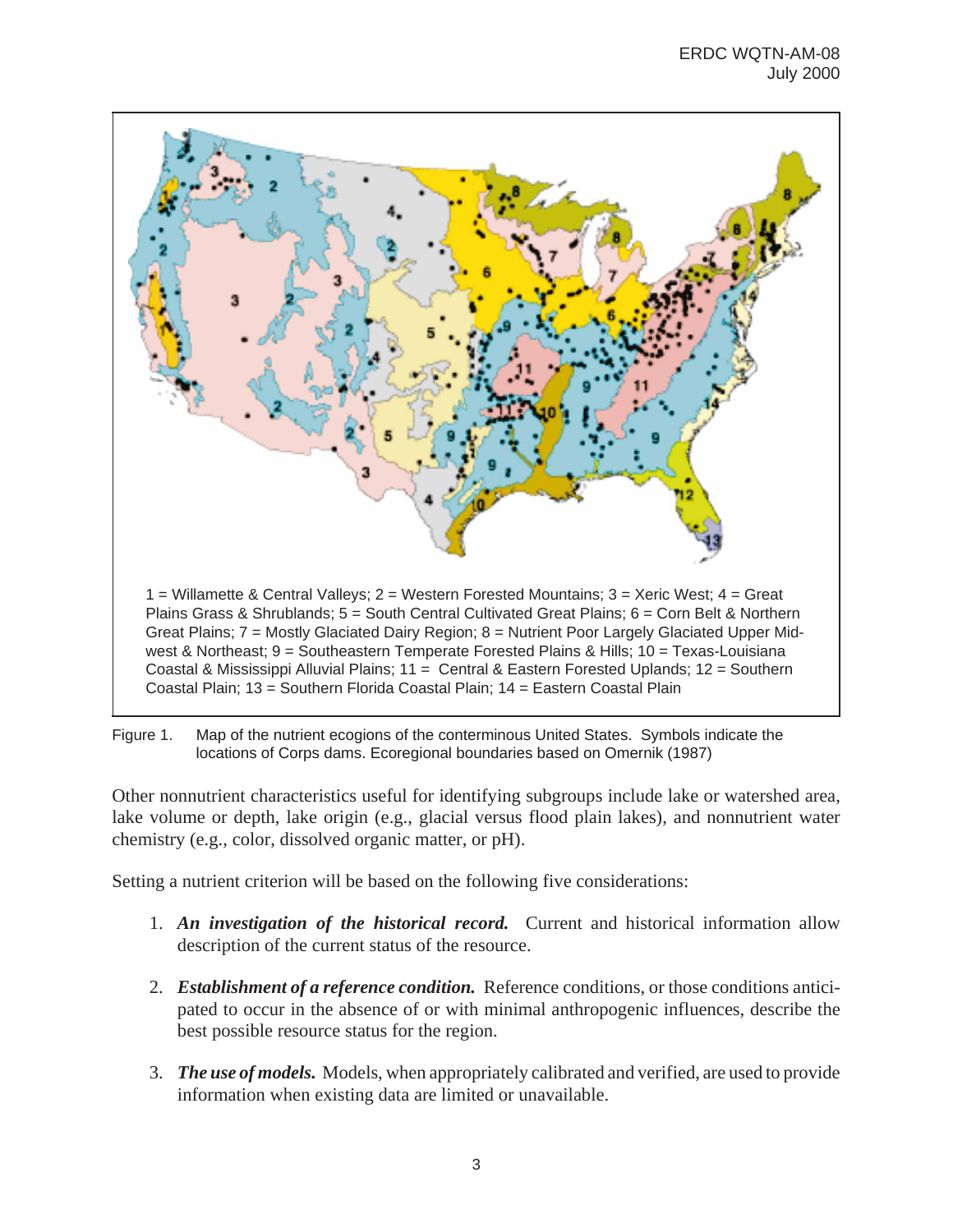- 4. *Expert assessment of the information.* The RTAG provides an objective and comprehensive interpretation of all information for the establishment of the optimal nutrient criterion for the region.
- 5. *Attention to downstream effects.* This element requires that no nutrient criteria for upstream waters can produce unacceptable water quality in downstream waters. Should such be the case, the criterion for upstream waters must be modified accordingly.

Since few water bodies are totally free from such influences, identifying reference conditions (as in No. 2 above) will be a crucial step in the nutrient criteria development process and may involve identification of desirable or least-impacted conditions. This is particularly true for reservoirs. Three approaches for establishing reference conditions are proposed:

- 1. *Direct observation of current or historic nutrient conditions.* This approach is based on (a) meeting the subjective requirement of limited anthropogenic influence, or (b) a statistical (e.g., frequency analysis) assessment in which minimally impacted sites are identified.
- 2. *Paleolimnological reconstruction.* This approach involves analyses of dated sediment cores (e.g., identification of diatom frustules or fossil pigments) as a means to infer past nutrient conditions.
- 3. *Model prediction or extrapolation.* This approach uses empirical or deterministic models to estimate lake conditions based on anticipated or ideal loading conditions, and is particularly useful in regions lacking sufficient observed data.

Recognition of the link between nutrient concentrations, trophic conditions, and resource use is implicit in the establishment of individual nutrient criteria. As such, response variables historically associated with cultural eutrophication are of concern. These include total phosphorus and total nitrogen concentrations, chlorophyll *a* concentration, and Secchi disk transparency. From a practical standpoint, acceptable levels for each of these variables will be identified in one of two ways: based on the lower quartile (25 percent) of the frequency distribution of concentrations for a regional set of lakes or the upper quartile (75 percent) of the frequency distribution of concentrations for the regional set of reference lakes. States and tribes may make these criteria more stringent to ensure that local requirements for designated uses (e.g., aquatic life, drinking water supply, outstanding natural resource waters, fisheries, etc.) are met, but cannot make them less stringent than the regional criterion.

**CONSIDERATIONS FOR CORPS RESERVOIRS:** Questions related to the development of nutrient criteria for reservoirs in general and Corps reservoirs in particular are presented and discussed below. Answers to these questions will profoundly influence future Corps water resource management efforts to address eutrophication-related issues and promote more meaningful participation by the Corps in the development of nutrient criteria.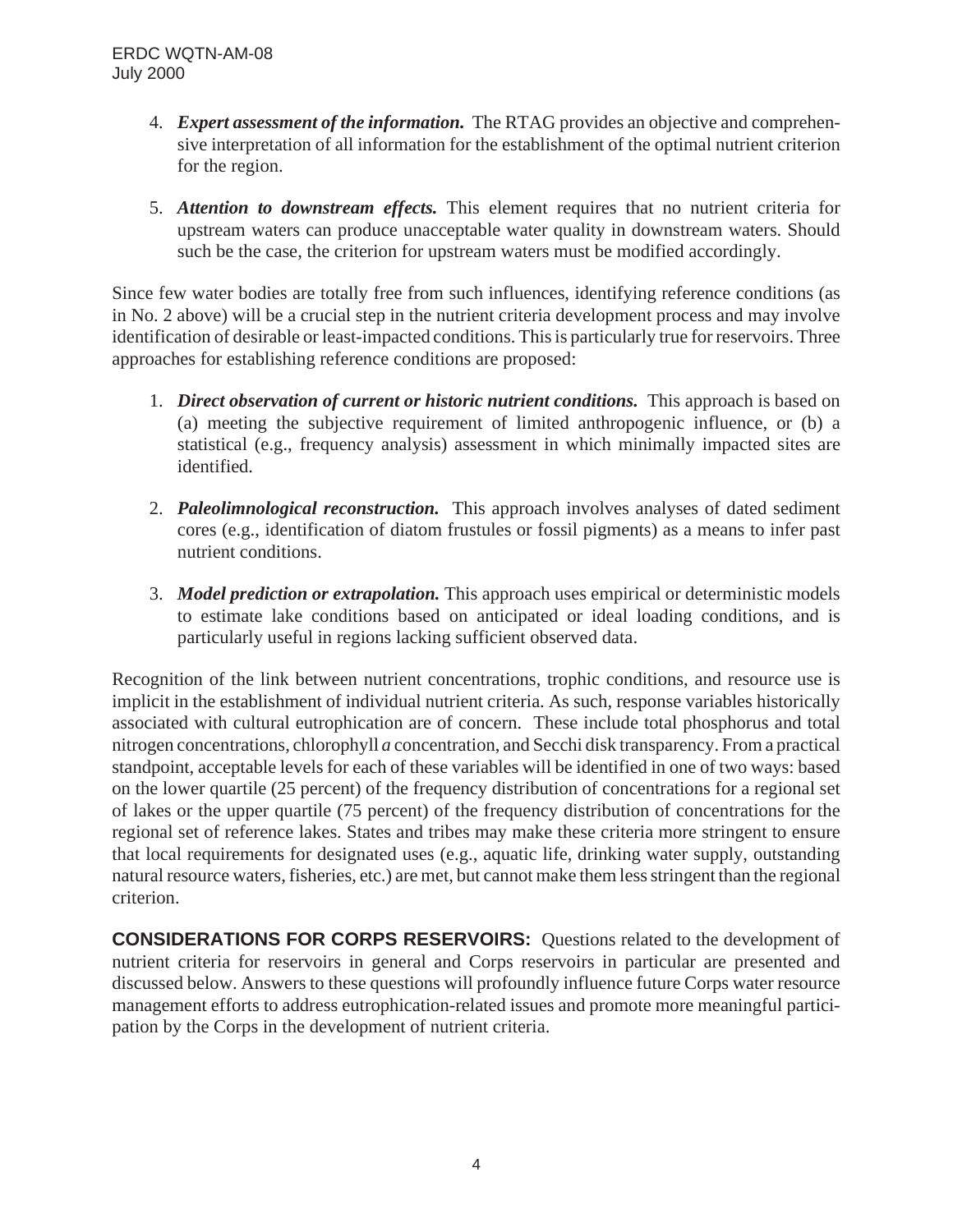**What Constitutes a 'Reservoir,' How Do Reservoirs Differ, and Are They Necessarily Different Than 'Natural Lakes'?** Hutchinson (1957) defined reservoirs as 1 of 76 lake types based on basin origin. The key distinguishing feature of reservoirs is the presence of a man-built dam. Since their structural and operational characteristics play important roles in defining the characteristics of impounded lakes (Kennedy et al. 1985, Kennedy 1999), the presence of a dam warrants consideration in any assessment of management-related questions. In the current context, is it reasonable to consider equally all lakes impounded by a dam when defining reference conditions? A related question is whether the presence of a dam necessarily distinguishes a reservoir from a natural lake relative to nutrient-related, trophic responses.

While dams are often assumed to have considerable height and to impound relatively large reservoirs, this is not a justifiable generalization. The National Inventory of Dams (NID) (U.S. Army Corps of Engineers 1998) contains descriptive information for approximately 65,000 public and private dams throughout the United States. Analysis of these data indicates a widely ranging (values from 1 to greater than 200 m) and skewed distribution in dam height with a median value of 8.1 m (Figure 2). A markedly different distribution is apparent when Corps dams are considered separately (Figure 2). While also skewed toward lower values, Corps dams exhibit a substantially higher median height (29.0 m). These differences in dam height imply broad differences in maximum water column depth across all reservoirs and indicate that reservoir-impounded Corps dams may exhibit disparate bathymetric characteristics. Because lake depth is an important summary parameter for phenomena influencing water quality (e.g., mixed layer depth, relative depth of the photic zone, etc.), the inclusion of all lakes created by the construction of a dam in a single class will result in a highly heterogeneous group. A high degree of heterogeneity will clearly make comparisons or identification of reference conditions difficult.

Comparative studies of large reservoirs, including Corps reservoirs, and natural lakes (Thornton et al. 1980, Wetzel 1990) allowed identification of factors uniquely influencing the limnology of reservoirs. In general, large reservoirs have more expansive drainage basins, larger volumes and surface areas, greater depth, and shorter water residence times than natural lakes. All of these attributes have significant implications for water quality responses. For example, larger drainage areas for reservoirs result in high areal nutrient and sediment loading rates, and more rapid flushing. High sediment loads decrease water clarity, thus reducing potential phytoplankton production, despite relatively high nutrient levels (Kimmel, Lind, and Paulson 1990; Kimmel and Groeger 1984; Kennedy, Thornton, and Gunkel 1982).

A similar comparison among reservoirs contained in the NID allows quantification of the range of physical dimensions for reservoirs and provides a new perspective on Corps and other large reservoirs. Reservoirs impounded by Corps dams have larger drainage areas, greater mean and maximum depths, larger surface areas and volumes, but similar ranges in water residence times (Figure 3). Given the well-established influence of these attributes on water quality conditions, these differences will be significant when considering the identification of homogeneous groups within which to identify reference conditions or establish nutrient criteria.

Dams allow for the storage and release of water, and operating dams to accomplish these water control goals has important secondary effects on the water quality of impounded lakes. Principal among these are influences on thermal budgets, thermal structure, mixing regime, and material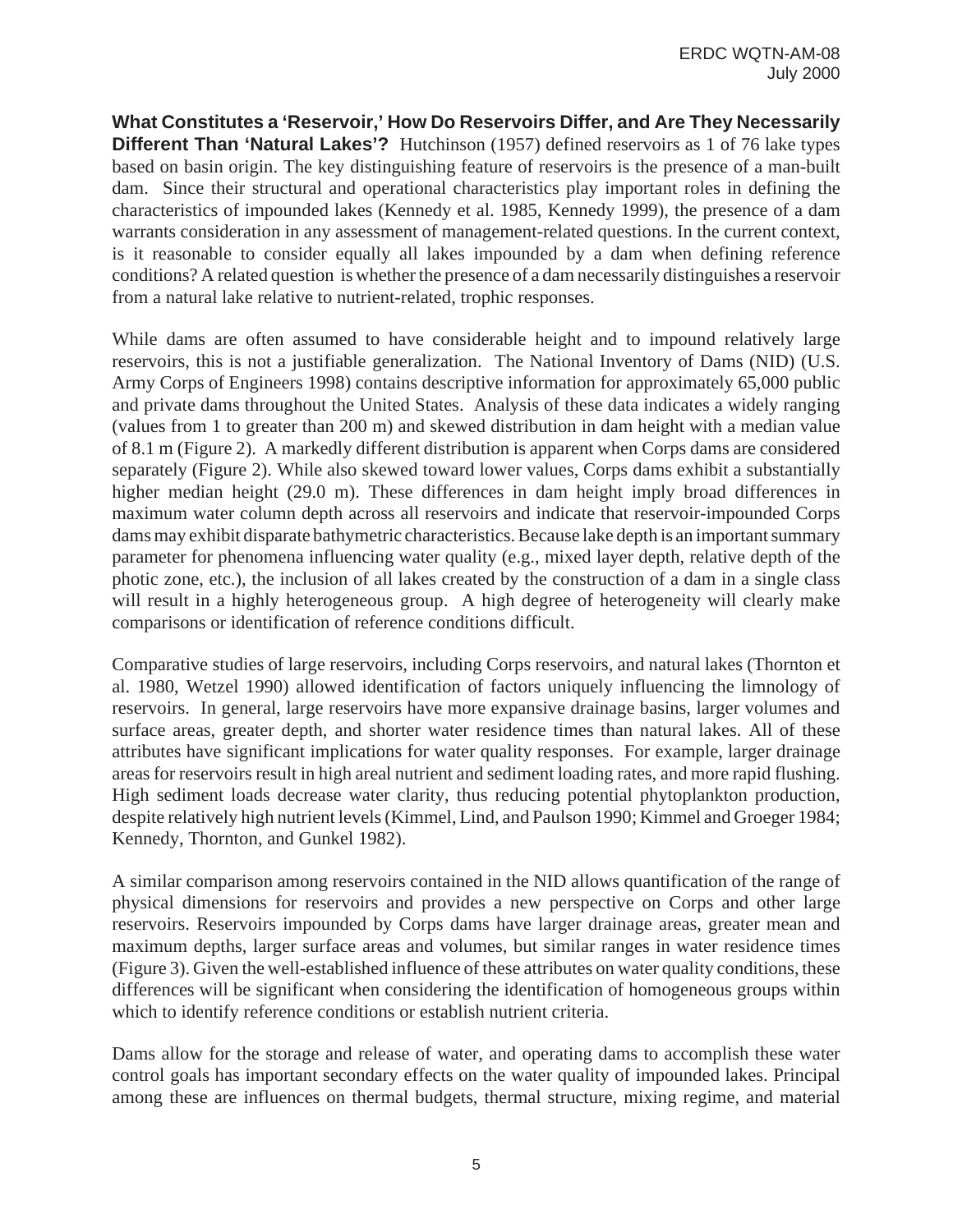

Figure 2. Frequency distribution of dam height for all U.S. dams (upper) and Corps dams (lower). Based on data included in the National Inventory of Dams (U.S. Army Corps of Engineers 1998)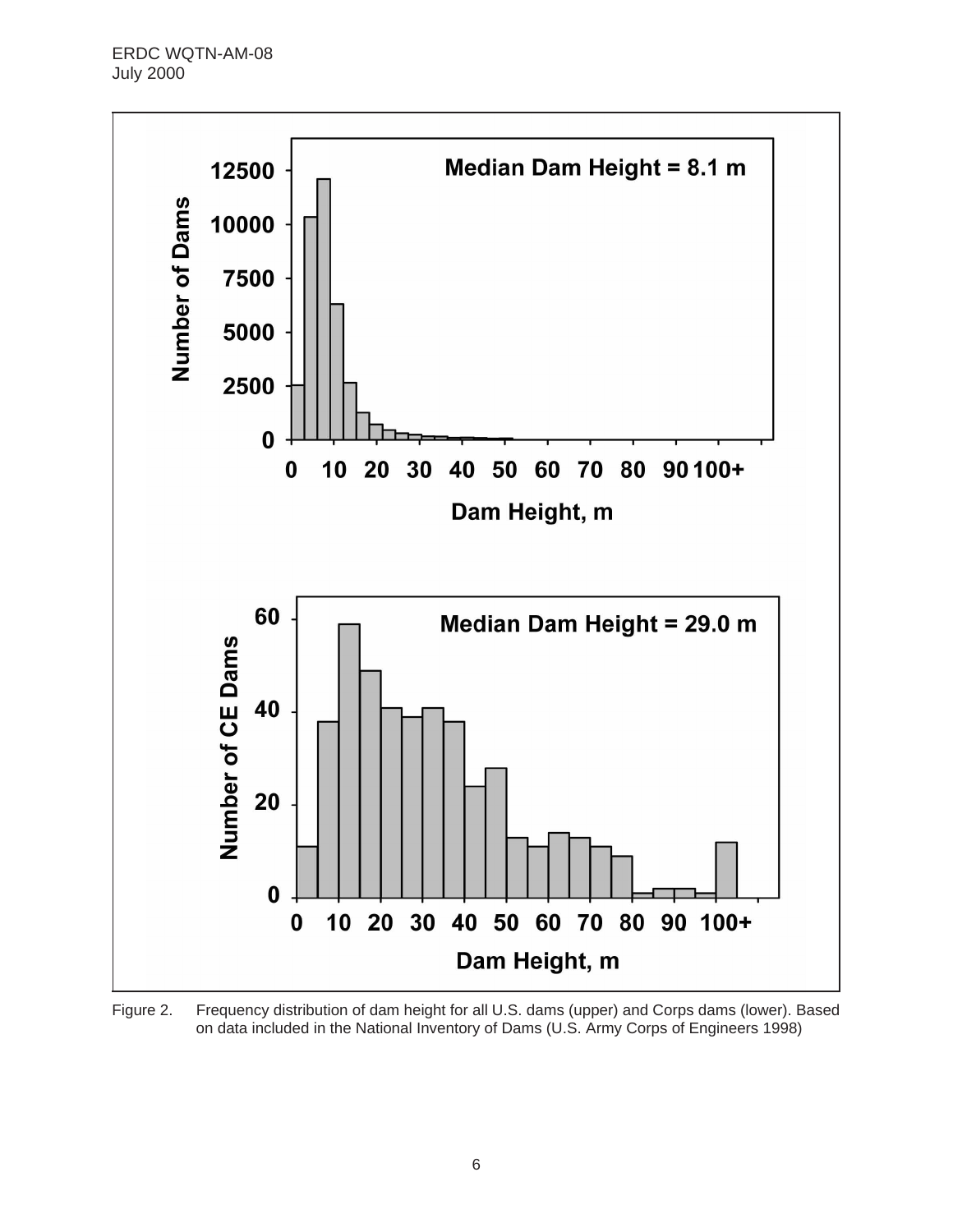

Figure 3. Comparison of selected physical attributes of reservoirs impounded by Corps dams and by all dams contained in the NID. Median values are indicated by a vertical line; bars indicate the  $25<sup>th</sup>$  to 75<sup>th</sup> quartile range. Capped horizontal lines indicate the  $5<sup>th</sup>$  to 95<sup>th</sup> quartile range

budgets. The influence of outlet depth on thermal budgets for reservoirs is well-documented (Kennedy and Walker 1990, Kennedy et al. 1985, Ford 1990). In general, the release of cool bottom waters through near-bottom gates results in heat storage, while surface releases dissipate heat by removing warm surface water (Martin and Arneson 1978). These differences can lead to marked differences in thermal structure throughout an annual thermal cycle. For instance, the change from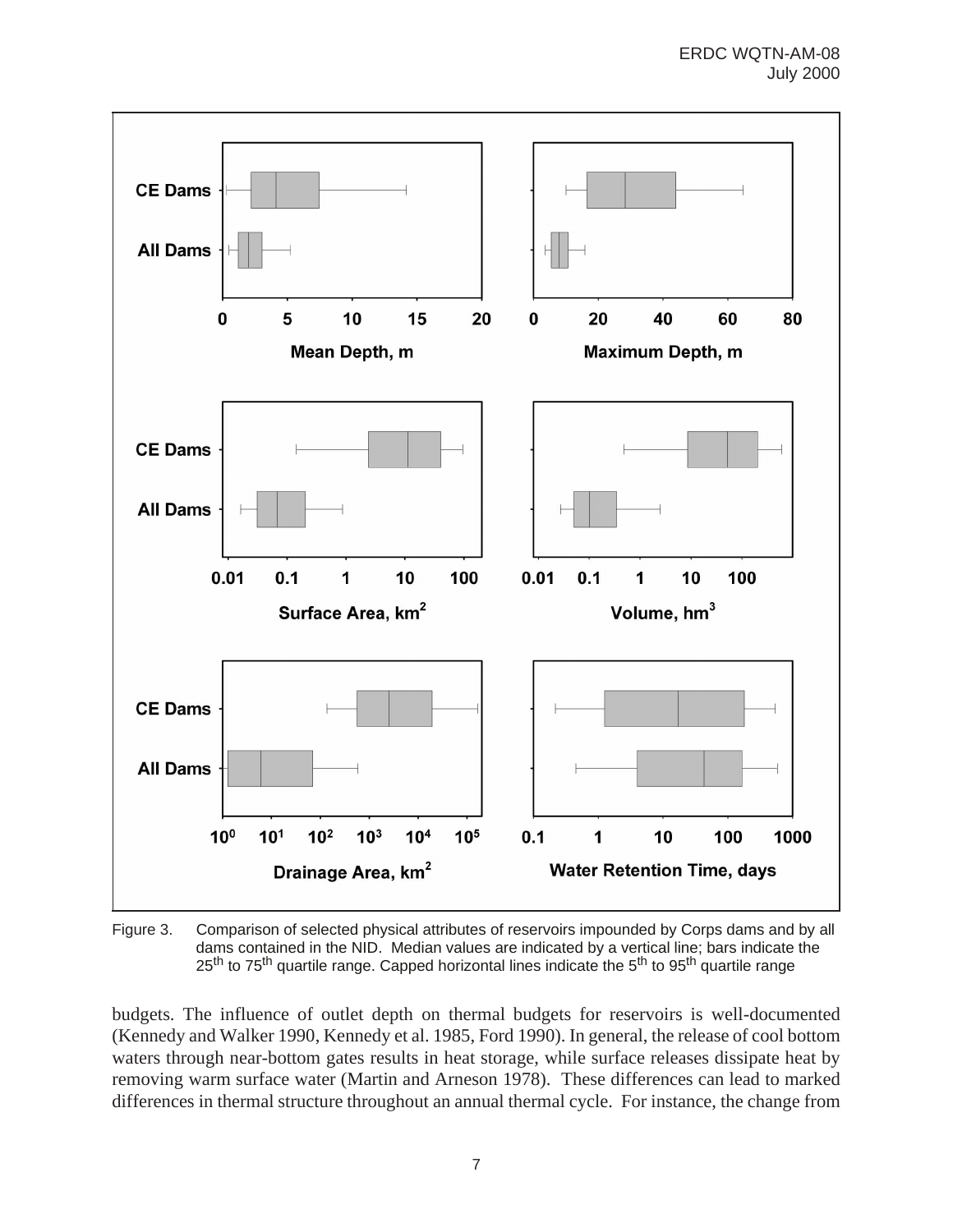near-surface release to near-bottom release would result in pronounced warming of the water column and a deepening of the seasonal thermocline. Conversely, near-surface release would lead to the establishment of a seasonal thermocline similar to that for natural lakes of similar size located in the same climatic region. Both would function as overflow systems, dissipating heat and storing cool bottom waters. Such differences have important implications for trophic responses, since the depth of the thermocline will influence the depth of the mixed layer and the ratio of the mixed-layer depth to the depth of the photic zone, both of which influence phtyoplankton responses.

The depth of withdrawal also influences material budgets (Kennedy and Walker 1990, Wright 1967). Because lakes and reservoirs function as settling basins for particulate material and because their bottom waters are influenced by interaction with underlying sediments (e.g., nutrient release during periods of anoxia), release of bottom water can reduce material retention rates. When releases are from the surface, material retention increases. Therefore, the generalization that many bottomrelease reservoirs may exhibit higher material dissipation than natural lakes and many surfacerelease reservoirs has important implications for the trophic responses to nutrient inputs.

Thus, a generalization that all lakes formed by the construction of a dam are deep and strongly influenced by operation of the dam is not fully appropriate. The categorization of all lakes formed by the construction of a dam would include a morphologically and hydrologically disparate group, some of which may respond to dam operation in a similar manner as would natural lakes. In many cases, it may be justifiable to group selected reservoirs with natural lakes when identifying reference conditions.

**How Might Classes, Types, or Logical Groupings of Reservoirs Be Identified When Establishing Appropriate Reference Conditions for Corps Reservoirs?** Relationships between why a dam is built, how and where it is built, how it is subsequently operated, and the characteristics of the resulting reservoir are reasonably well-defined (Kennedy 1999). With regard to the establishment of nutrient criteria, can we utilize these relationships to define appropriate groups within which to identify reference conditions? Three categories of reservoir characteristics seem germane for this purpose: location within a drainage basin; structural and operational characteristics of the dam; and hydraulic residence time.

*a. Location in drainage basin.* Decisions about where dams are located broadly define physical attributes of the resulting reservoir which, in turn, strongly influence its limnological character (Kennedy 1999). For example, tributary storage reservoirs are located on lower-order rivers in the upland areas of drainage basins and thus often reside in steeply sloping and dendritic basins with long, complex shorelines. Such reservoirs are frequently relatively deep and strongly stratified. Inflows are often lower on suspended sediment concentrations and may exhibit great seasonal or short-term variability. Changes in storage can result in marked changes in pool elevation, and water residence times are often long.

By contrast, run-of-the-river and mainstem storage reservoirs, frequently operated to meet navigation and hydropower objectives, are located on higher-order river reaches. Run-ofthe-river reservoirs are often limited in lateral extent to the areas immediately adjacent to the original river channel and seldom experience frequent or extensive changes in pool depth. Because they are commonly located at the downstream extent of large drainage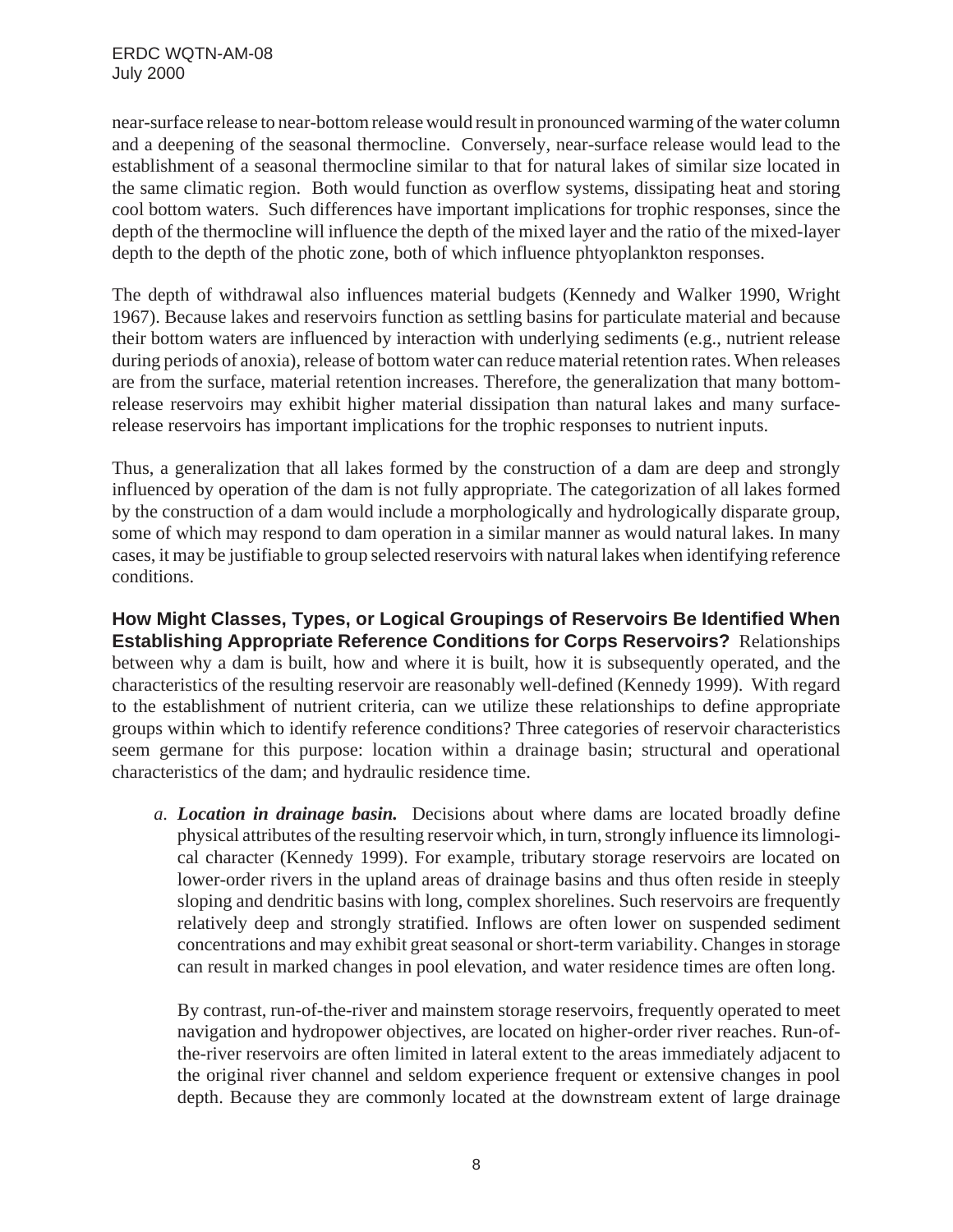basins, they receive high suspended sediment loads, are turbid, and flush rapidly. Dams for mainstem storage reservoirs, on the other hand, generally inundate broad river floodplains, offering extensive storage volumes. Despite relatively high inflow rates, water residence times can be long due to the large potential storage volume. Moderate changes in pool depth occur and while inorganic turbidity levels in the reservoir are initially relatively high due to riverine influences, they are often subsequently reduced due to long water residence times.

Table 1 lists descriptive information for three Corps reservoirs on the Cumberland River illustrative of the potentially important relationships between reservoir purposes, location, and limnological characteristics. While actual differences in limnological characteristics between reservoirs will reflect local conditions and water control strategies in the drainage basin, it is clear that operational objectives are important determinants of many important reservoir characteristics, and should be considered when defining groups of reservoirs for identification of reference conditions or for development of nutrient criteria.

## **Table 1 Selected Physical Characteristics of Three Operationally Distinct Reservoirs on the Cumberland River in Tennessee and Kentucky**

| <b>Characteristic</b>                | <b>Barkley Reservoir</b> | <b>Cumberland</b><br><b>Reservoir</b> | J. Percy Priest<br><b>Reservoir</b> |
|--------------------------------------|--------------------------|---------------------------------------|-------------------------------------|
| Reservoir Type                       | Run-of-the-river         | Mainstem Storage                      | <b>Tributary Storage</b>            |
| <b>Primary Purposes</b>              | Navigation/Power         | Power/Flood Control                   | <b>Flood Control/Power</b>          |
| Drainage Area, km <sup>2</sup>       | 45,579                   | 14,994                                | 2,240                               |
| Volume, hm <sup>3</sup>              | 1,072                    | 4,928                                 | 484                                 |
| Surface Area, km <sup>2</sup>        | 234                      | 203                                   | 58                                  |
| Length, km                           | 190                      | 163                                   | 68                                  |
| <b>Shoreline Development</b>         | 3.5                      | 39.9                                  | 12.7                                |
| Water Retention, days                | 11                       | 208                                   | 176                                 |
| Mean Depth, m                        | 4.8                      | 23.3                                  | 8.4                                 |
| Mixed Depth, m                       | 4.8                      | 8.1                                   | 5.5                                 |
| Inorganic Turbidity, m <sup>-1</sup> | 1.23                     | 0.47                                  | 0.30                                |

*b. Dam structure and operation*. The purpose(s) for which dams are built determine, in general, their structural design and how they will be operated. The location of outlet structures relative to the depth of the water column, as well as the thermal structure of the water column, determine the depth strata from which water is released. As was discussed previously, withdrawal depth can have significant implications for reservoir thermal cycles and the expression of trophic responses to changing nutrient levels. Thus, interactions between reservoir depth, depth from which water is released, the volume of water released and thermal structure of the water column must be considered when assessing relative similarities between reservoirs and lakes, or among reservoirs.

As engineered systems designed to accomplish specific, and often narrowly defined water control objectives, dams and the reservoirs they impound exhibit prescribed characteristics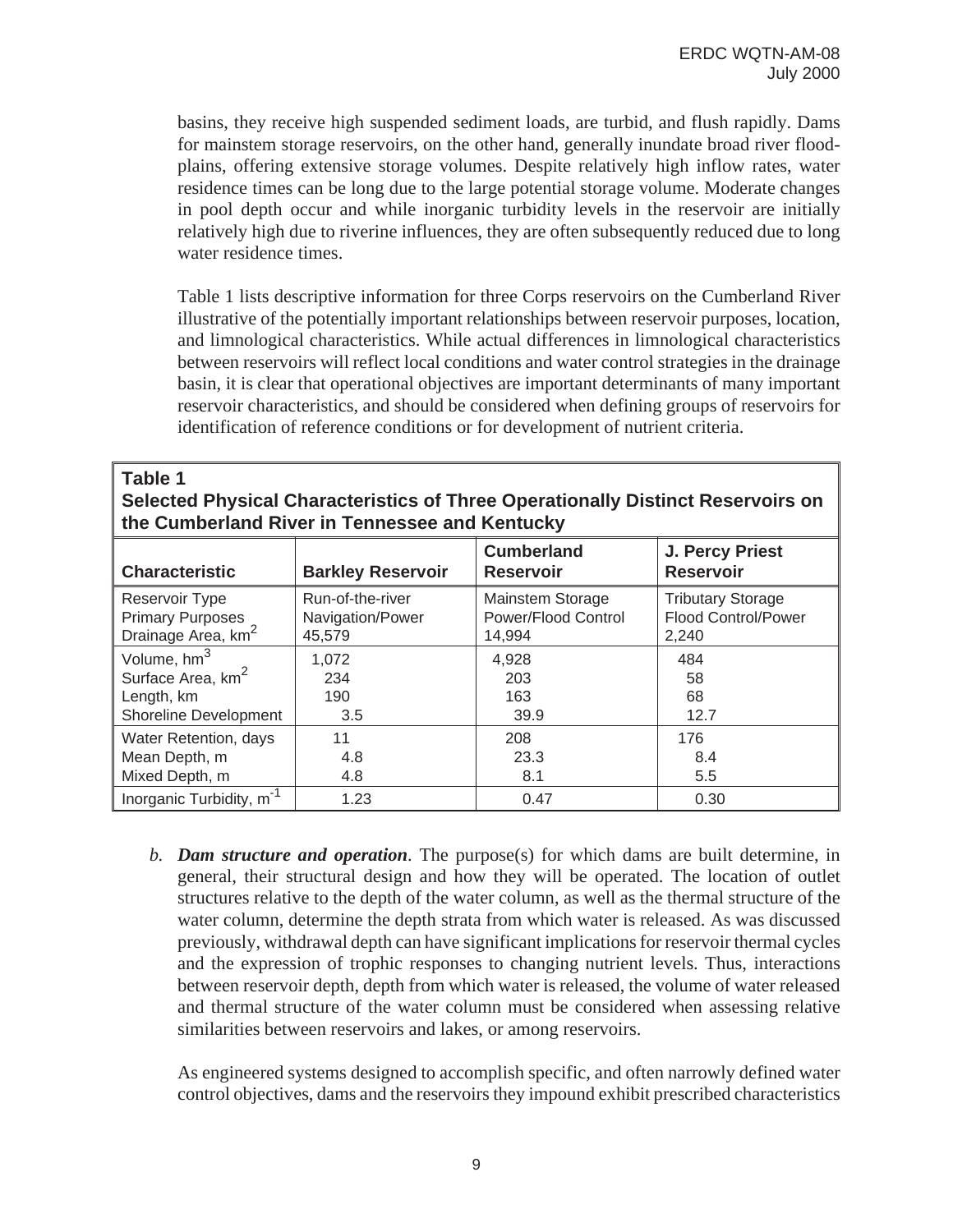dictated by functional requirements. Scheduling changes in reservoir volume (and, therefore, depth), for example, depends upon basin capacity, hydrology, and water uses. From an operational standpoint, this often involves the development and application of "rule curves," or predetermined changes in reservoir surface elevation. For tributary storage reservoirs, particularly those operated for flood control, rule curves frequently require the lowering of surface elevations as a means to allow storage of subsequent floodwaters, which may be retained for extended periods of time prior to their release downstream. The result is marked seasonal fluctuations in water column depth, reservoir volume, and water retention time.

Operational requirements for run-of-the-river reservoirs offer a contrasting example. Since the primary purpose of such reservoirs is navigation, reservoir surface elevations must be controlled within narrow limits. Thus, despite larger inflow volumes, rule curves for run-of-the-river reservoirs dictate minimal fluctuations in water column depth. In the absence of changes in water storage volume, water residence times are determined by hydrologic conditions and are uncoupled from dam operation.

Obvious from the above discussion and examples is the necessity to consider dam structure and operation when evaluating factors influencing the limnological attributes of reservoirs and the expression of trophic responses. In addition to their importance to the development of nutrient criteria, these relationships also describe potential management opportunities unique to reservoirs.

*c. Hydraulic retention time***.** Hydraulic retention time, defined as lake or reservoir volume divided by outflow rate and expressed as days or years, strongly influences limnological processes in lakes and reservoirs (e.g., Straškraba et al. 1993). These influences include changes in material retention rates (Straškraba, Tundisi, and Duncan 1995; Kennedy 1998), modifications to thermal structure (Straškraba 1994), and impacts on the size and composition of planktonic communities (Straškraba and Straškrabova 1975; Søballe and Threlkeld 1985; SØballe and Bachmann 1984).

Residence times vary widely between natural lakes and reservoirs, and among reservoirs. Thornton et al. (1980) evaluated data for selected Corps reservoirs and lakes contained in the NES database, and reported significantly higher geometric mean values for lakes (270 days) than for reservoirs (135 days). A similar assessment of data included in the NID indicates a broad range in water residence time for reservoirs impounded by U.S. dams (Figure 3). Values for the nearly 65,000 reservoirs ranged from less than 1 day to over 750 days; a similar range was observed for those operated by the Corps. Many of those with short residence times are operated as run-of-the-river reservoirs for the purpose of navigation.

This broad range in residence times, and the acknowledged influences of residence time on many processes determining trophic responses, suggests the necessity to carefully consider water residence time when grouping reservoirs for the purpose of identifying reference conditions or developing nutrient criteria. The currently proposed EPA approach acknowledges the importance of water residence time and recommends that reservoirs with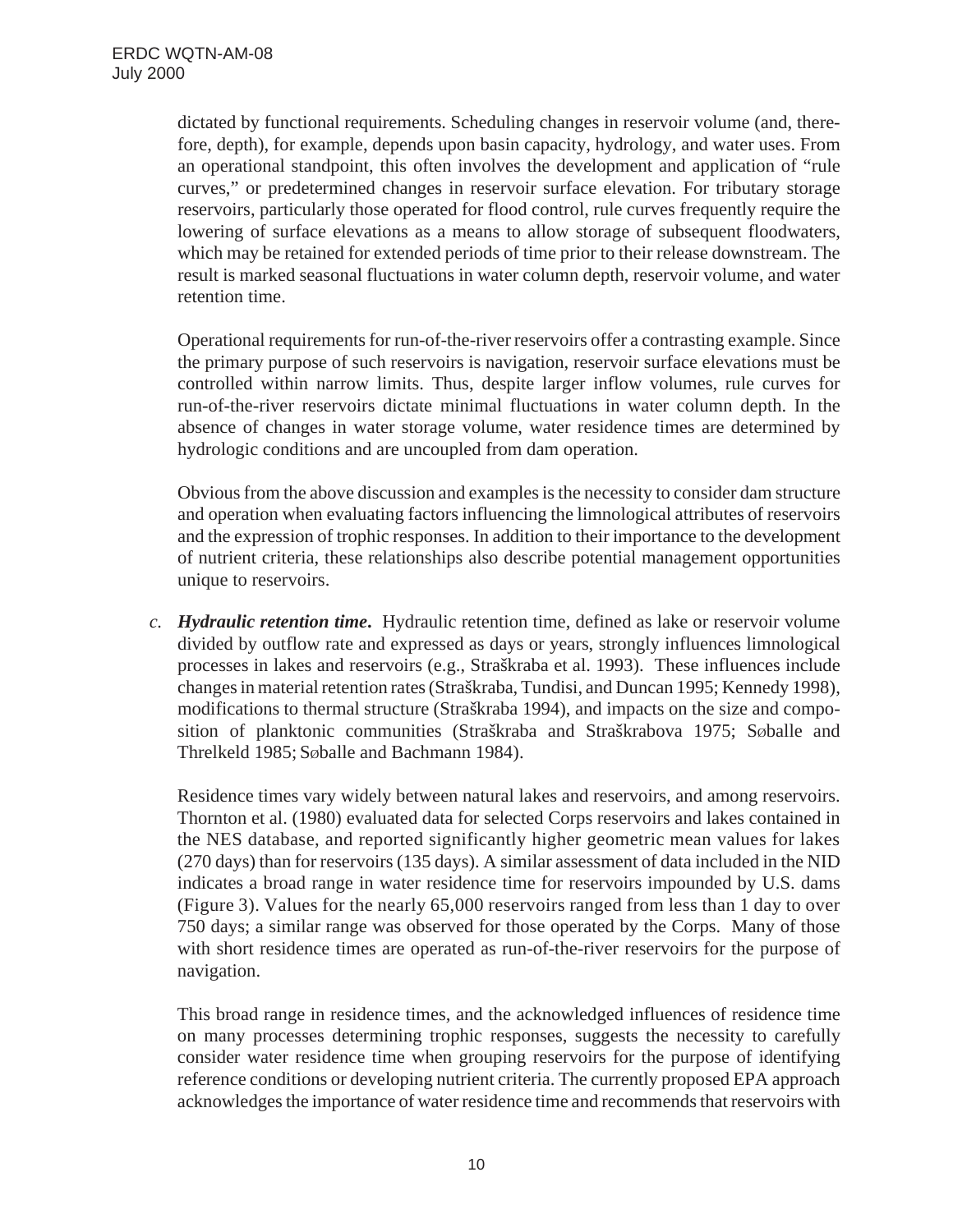times less than 14 days be included with rivers for the purpose of nutrient criteria development under the assumption that such short detention times would have a minimal influence on water quality. However, Ryding and Rast (1989) suggest that impoundmentrelated changes in water quality will occur when doubling times for algae are less than water residence time. Since Reynolds (1997) suggests that algal doubling rates are in the range of  $0.5$ -1.5 day<sup>-1</sup>, it is clear that nutrient-related influences on trophic state are possible at relatively short water residence times. For reservoirs with longer residence times, anticipated differences in trophic responses between natural lakes and reservoirs will be minimized. In such cases, it may be possible to include both natural lakes and reservoirs with similar water residence times, assuming broad similarities in other attributes, in the same group when establishing reference conditions or developing nutrient criteria. In regions with a limited number of reservoirs, this will allow increased sample size for statistical treatments of the data.

Based on the above considerations, a reasonable and defendable approach to the identification of appropriate groups of reservoirs would employ multiple descriptors based on operational and physical attributes. Suggested mensuration variables for each attribute are presented in Table 2.

| Reservoirs, and Suggested Mensuration variables |                     |                                                                                           |  |
|-------------------------------------------------|---------------------|-------------------------------------------------------------------------------------------|--|
| Category                                        | <b>Attribute</b>    | <b>Measured Variable</b>                                                                  |  |
| Location and size                               | Watershed dimension | Drainage area<br>Location of dam in hydrologic continuum                                  |  |
|                                                 | Reservoir dimension | Surface area<br>Volume<br>Length<br>Mean and maximum depth<br>Shoreline development ratio |  |
| Hydrology                                       | Hydraulic loading   | Inflow and outflow rates<br>Annual/seasonal hydraulic retention time                      |  |
|                                                 | Storage dynamics    | Pool elevation/volume<br>Change in pool elevation                                         |  |
| Structure and operation                         | Dam design          | Dam height<br>Outlet depth (relative to water column depth)                               |  |
|                                                 | Dam operation       | Quantity and seasonality of release volumes<br>Depth of release                           |  |
| Other response effects                          | Light regime        | Non-algal turbidity<br>Photic depth to mixed depth ratio                                  |  |
|                                                 | Mixing regime       | Thermal stability<br>Mixed layer depth                                                    |  |

**Table 2 Categories and Attributes for a Composite Classification Approach for Corps Reservoirs, and Suggested Mensuration Variables**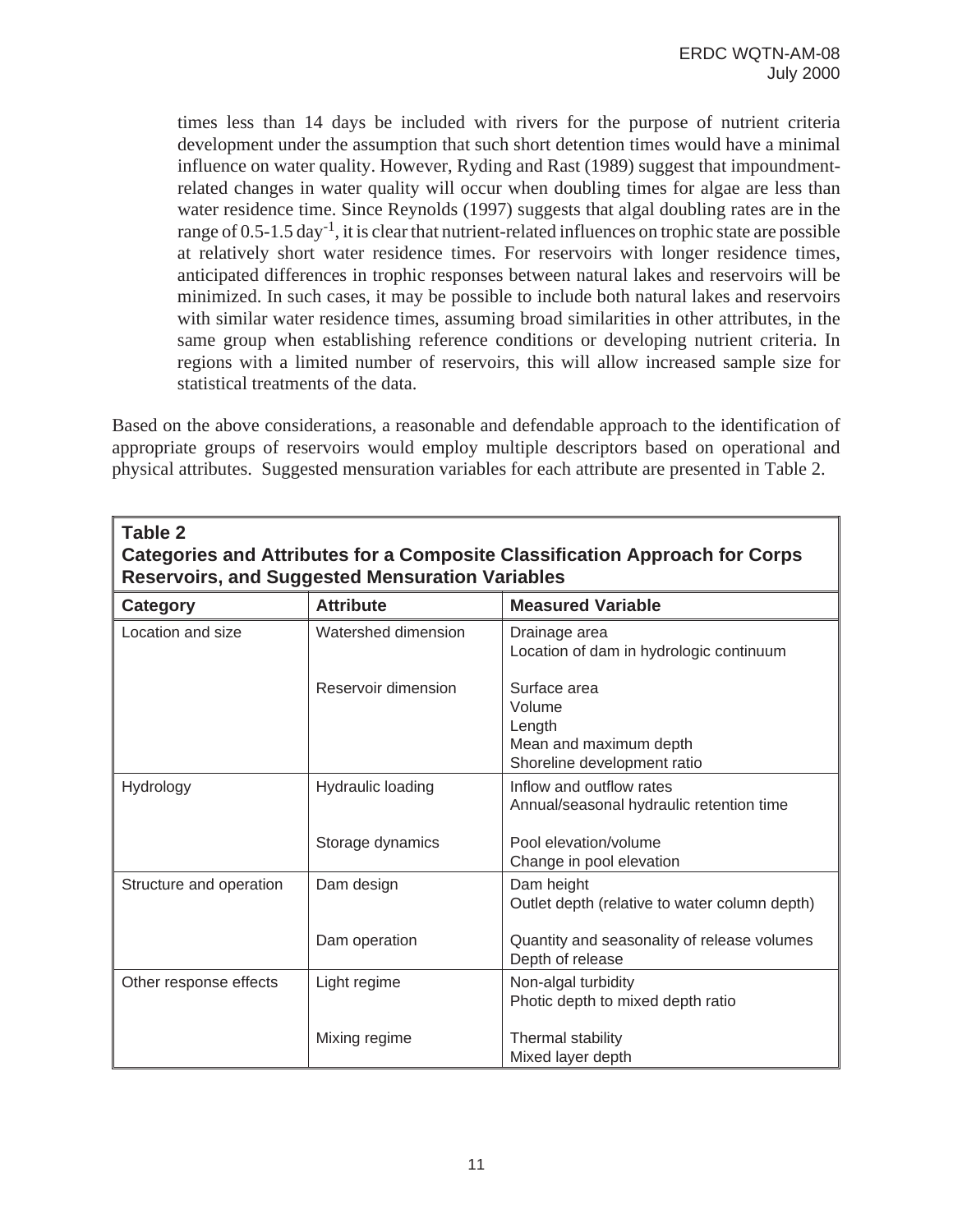Taken together, this suite of physical and operational characteristics attempts to define factors influencing the expression of trophic responses to changing nutrient levels relative to reservoirs. For example, Figure 4 displays selected factors influencing trophic characteristics for six reservoirs located in the Cumberland River drainage basin, all of which exhibit differing physical characteristics based on differing operational requirements. The two run-of-the-river reservoirs, which are relatively shallow and rapidly flushed, are high in nutrients but exhibit a low value for the product of Secchi depth and chlorophyll (SD\*CHL; Walker 1996), suggesting that light extinction and algal production are strongly influenced by inorganic turbidity. By contrast, the two tributary reservoirs, located in upstream areas of the drainage basin and having relatively long water residence times, have lower observed nutrient levels and exhibit a light regime (based on values of SD<sup>\*</sup>CHL) more strongly influenced by algae than inorganic turbidity. Since such broad differences in trophic responses can be anticipated, great care must be taken when identifying homogeneous groups within which to identify reservoir reference conditions and to develop nutrient criteria.





**Since Reservoirs Exhibit Heterogeneity in Water Quality, Should Criteria Have Spatial Resolution?** The construction of Corps and other large reservoirs on relatively large streams and rivers, and the location of the dam distant from the point of inflow provides a physical setting conducive to the establishment of longitudinal gradients in water quality (Kennedy et al. 1982). Reservoirs with large surface areas and limited circulation may also exhibit lateral or regional differences in water quality conditions. Losses of suspended sediment and particulate organic material by sedimentation lead to increasing water clarity with increasing distance from inflows, a phenomenon often influencing light regime and algal responses to nutrients. For stratified reservoirs, cool inflows sink below lake surface waters at the point (often referred to as the plunge point) at which buoyant forces exceed advective forces and progress through the water column as an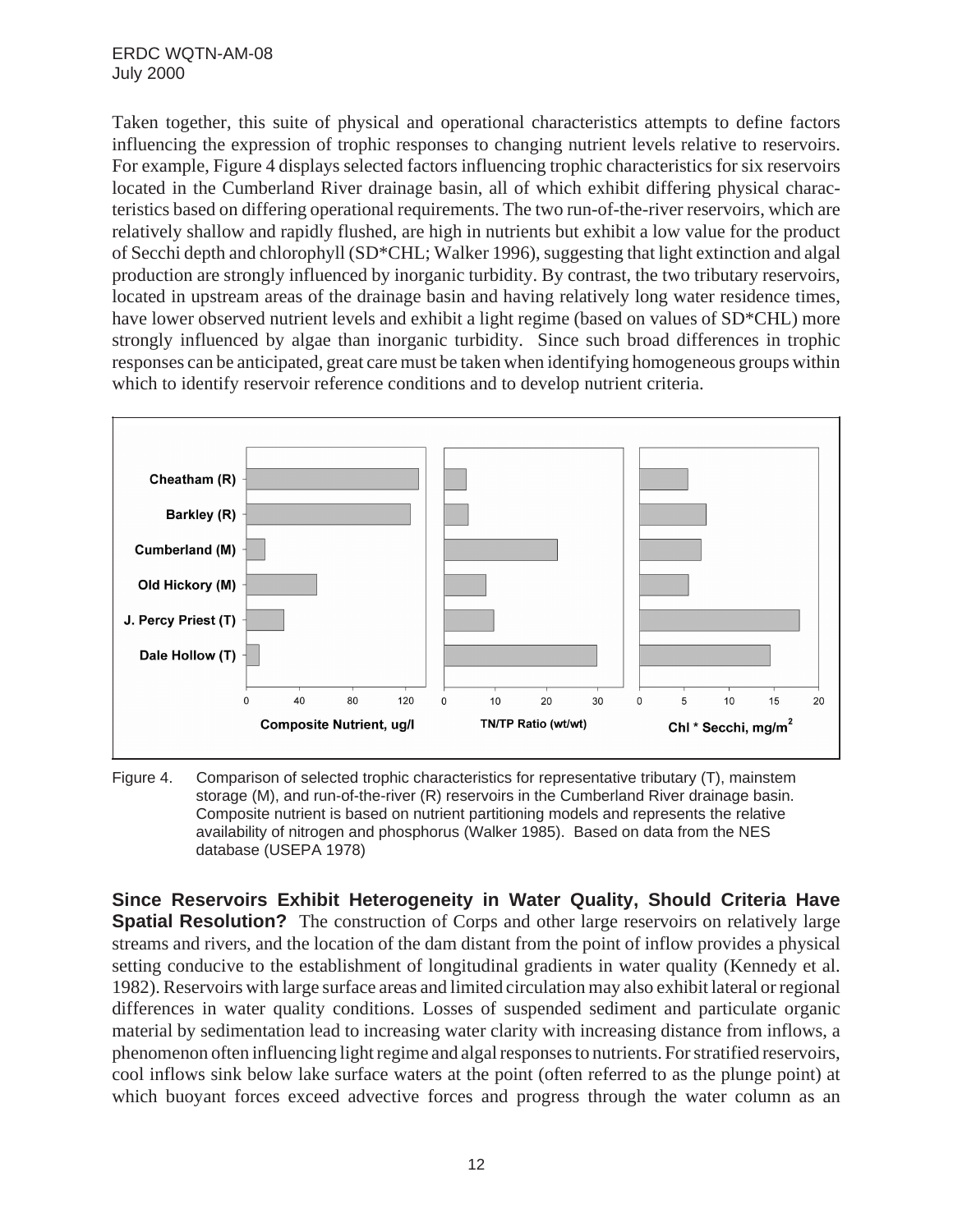inter-flowing or under-flowing density current. Such currents transport inflowing materials, including nutrients, below the surface layer thereby reducing nutrient availability for algae at downstream locations (Kennedy and Walker 1990, Hejzlar and VyhàBlek 1999).

West Point Lake, a large (surface area =  $105 \text{ km}^2$ ; volume =  $746 \text{ hm}^3$ ; length =  $53 \text{ km}$ ) Corps hydropower reservoir located on the Chattahoochee River 110 km downstream from Atlanta, GA, illustrates longitudinal gradients in water quality (Kennedy, Thorton, and Gunkel 1982; Kennedy et al. 1994). During September 1991, total phosphorus concentrations were initially high (approximately 100 ug/l) due to the influence of inflows from the Chattahoochee River, but declined precipitously along the longitudinal axis of the lake as a result of sedimentation and an inter-flowing density current (Figure 5). Similar, although less dramatic, gradients were observed for total nitrogen. Secchi depth transparency and chlorophyll concentration, while low in upstream reaches, exhibited marked increases at mid-reservoir coincident with the transition from riverine to lacustrine conditions.



Figure 5. Longitudinal gradients in total phosphorus concentration, total nitrogen concentration, Secchi depth, and chlorophyll concentration in West Point Lake surface waters during September 1991. Based on data reported by Kennedy et al. (1994)

Perhaps of greater relevance to the issue of nutrient criteria and the explicit assumptions concerning linkages between nutrients and algae, are spatial differences in factors influencing trophic responses in West Point Lake (Figure 6). Total nitrogen to total phosphorus ratios increase markedly from upstream areas, which are marginally phosphorus limited, to strongly phosphorus-limited downstream areas. The product of Secchi depth and chlorophyll, an indicator of the partitioning of light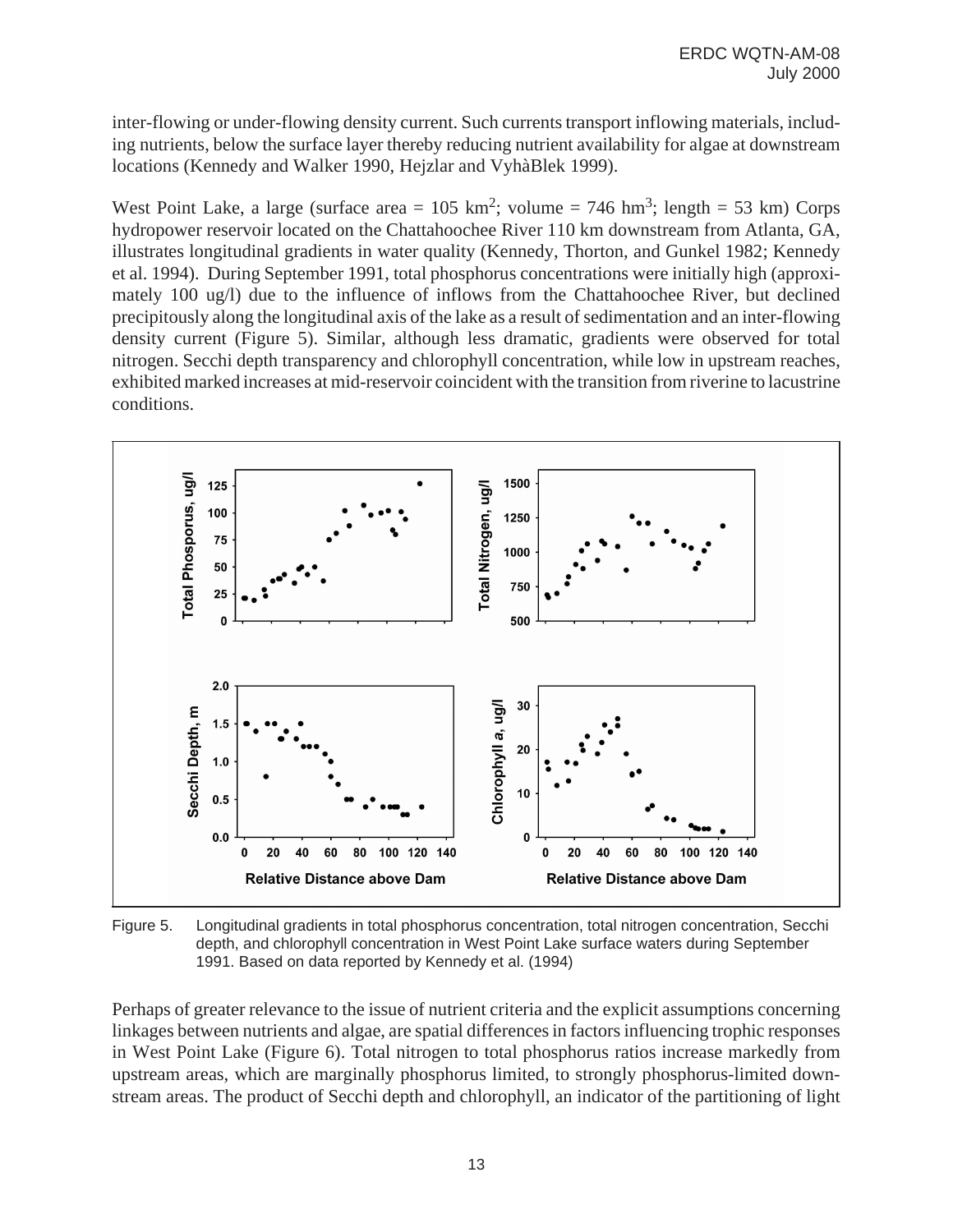ERDC WQTN-AM-08 July 2000



Figure 6. Longitudinal gradients in the ratio of total nitrogen to total phosphorus (weight/weight; upper), and the product of chlorophyll concentration and Secchi depth  $(mq/m^2)$  in West Point Lake surface waters during September 1991. Based on data reported by Kennedy et al. (1994)

extinction between algae and inorganic turbidity (Walker 1996), exhibits a dramatic increase at mid-reservoir. This indicates a shift from a turbidity-dominated to an algae-dominated light regime.

Together, these observations suggest that the development of nutrient criteria must address issues of spatial heterogeneity. Clearly, conditions influencing trophic responses can change, often dramatically, within a single reservoir. In the case of West Point Lake, it would be unreasonable to expect uniform responses throughout the lake. For instance, phosphorus reductions, in the absence of commensurate reductions in inorganic turbidity, would not result in the otherwise anticipated reduction in chlorophyll in the light-limited upstream reaches of the lake.

**What Analytical Methods Are Most Appropriate for Identifying Reference Conditions and Developing Nutrient Criteria for Corps Reservoirs?** Regardless of the method used to group them based on similarities in non-nutrient characteristics, the development of nutrient criteria for reservoirs will be limited to two basic approaches: frequency analysis of current or historical data; and the use of water quality models. The relatively recent construction of dams, and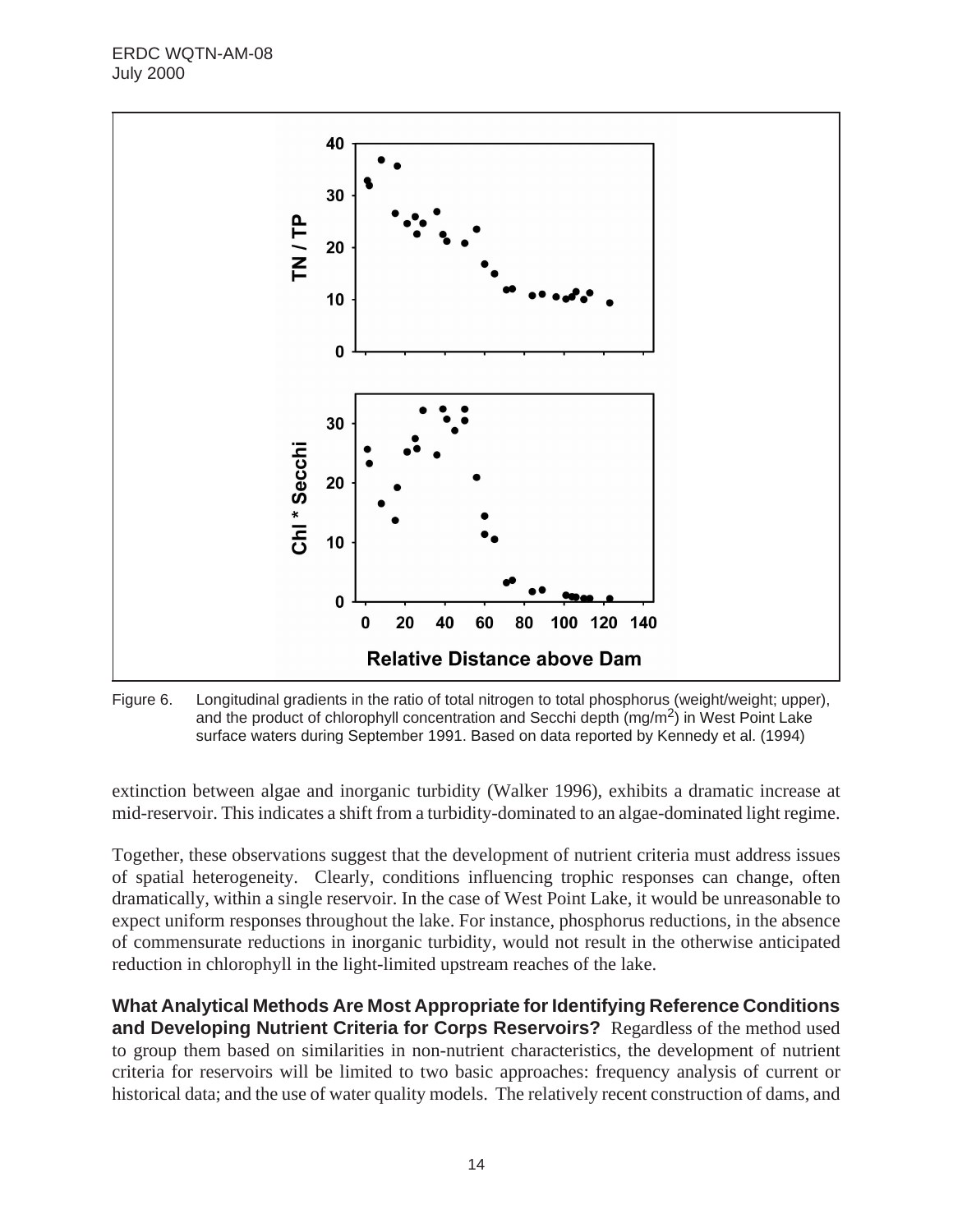the fact that reservoir basins are inundated river floodplains, precludes meaningful paleolimnological reconstruction of historical water quality conditions.

Frequency analysis involves determining the characteristics (e.g., central tendency and variability) of the distribution of individual observations of trophic state variables (e.g., total phosphorus or chlorophyll concentration). This approach to identifying reference conditions assumes that reservoirs in the upper percentiles of the distribution are of highly acceptable water quality and can represent a reference condition toward which to manage. The value of the analysis is obviously sensitive to the number of observations included. In this regard, frequency analyses should be used carefully for many of the regions in which reservoirs are located, since the number of reservoirs and related water bodies included in the analysis will often be limited (see the ecoregional distribution of Corps reservoirs displayed in Figure 1). As an example, there are a limited number of mainstem storage reservoirs on the Cumberland River (see discussion above). If their location in the hydrologic continuum and/or their operational characteristics place them in the same group, frequency analyses would provide little useful information due to the limited size of the sampled population.

Water quality models portray changes in trophic state variables in response to changes in nutrient loading using either mechanistic descriptions of processes or empirical relationships. Both types of models have been successfully employed for assessments of eutrophication-related phenomena in lakes and reservoirs (e.g., Ernst, Frossare, and Mancini (1994), Kennedy (1995)), and offer potentially valuable tools for identifying reference conditions for Corps reservoirs. The approach involves confirmation of a particular model's ability to adequately portray observed water quality conditions and its subsequent use to estimate water quality conditions given changes in loading conditions.

BATHTUB (Walker 1996), an empirical eutrophication modeling framework based on an extensive Corps-wide assessment of reservoir water quality (Walker 1985), was applied to West Point Lake (see description above) as a means to demonstrate this approach. The model was first applied based on observed nutrient loading and in-reservoir water quality data as a means to evaluate performance. Loading conditions were then modified to reflect average 'background' nutrient conditions for U.S. rivers as recently reported by the U.S. Geological Survey (1999). Results displayed in Figure 7 include estimated average growing season means for nutrients (phosphorus and nitrogen), chlorophyll concentration, and Secchi depth for previous years and as predicted for background loading conditions. Given the assumptions of this example, lowered trophic responses to background levels of nutrient loading could provide a basis upon which to establish a reference condition.

Since, as was previously described, reservoirs often exhibit pronounced lateral or longitudinal gradients in water quality responses, models for estimating trophic responses must address spatial heterogeneity. The importance of this requirement is apparent based on BATHTUB model results displayed in Figure 8. The establishment of a longitudinal series of model segments allowed portrayal of spatial differences in trophic responses in West Point Lake. As above, responses for two previous years and those estimated to occur given background loading rates were compared. There are clear spatial differences in trophic response under each of the three loading conditions. Of interest here is the observation that algal production exhibits the greatest variation in response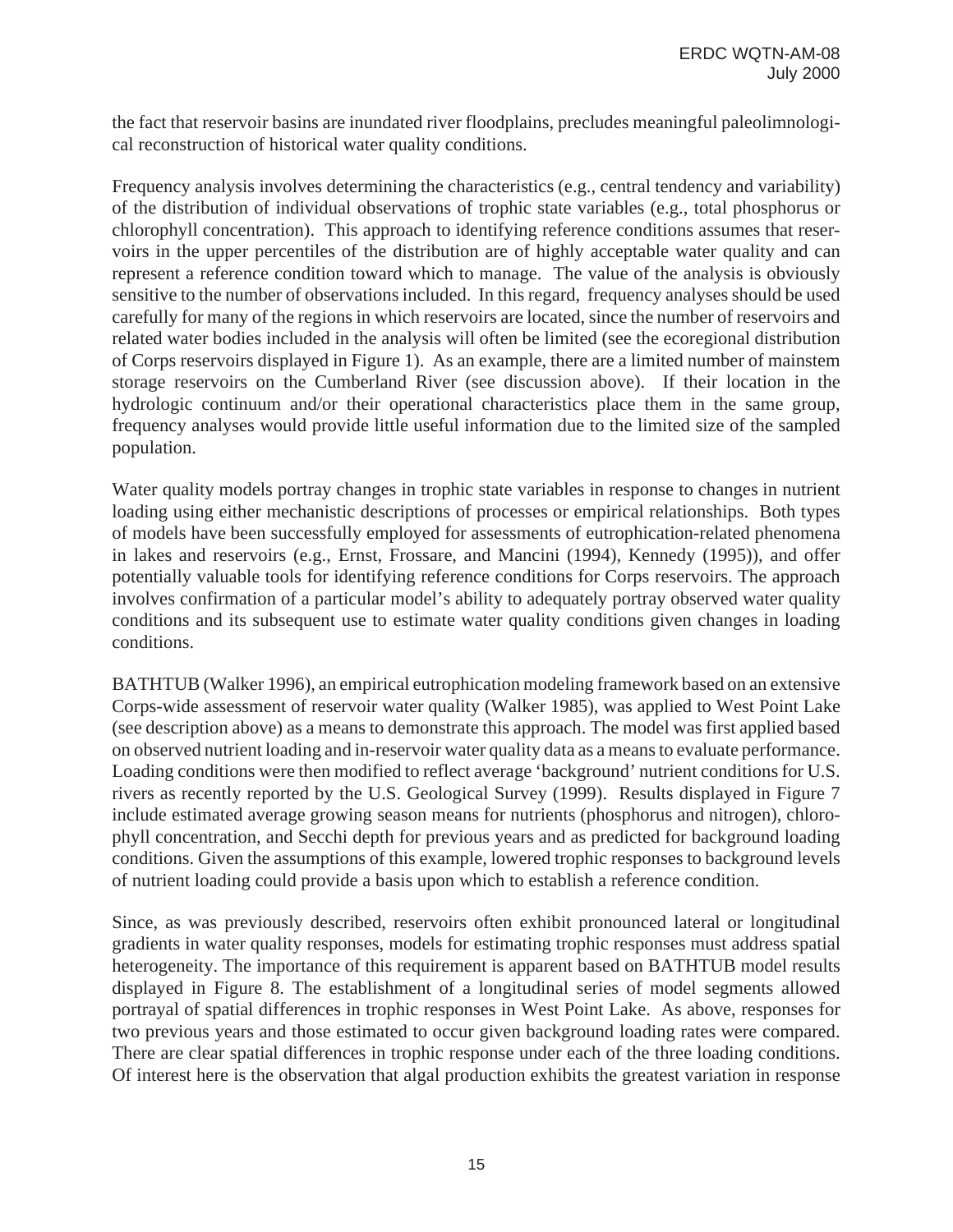

Figure 7. Predicted lake-wide average trophic responses for the growing season (May-September) in West Point Lake to nutrient loading levels observed in 1978 and 1990, and those corresponding to the estimated national background levels for rivers and streams (based on data reported in U.S. Geological Survey (1999)) (Predictions based on application of the eutrophication model BATHTUB (Walker 1996))



Figure 8. Predicted longitudinal gradients in trophic conditions during the growing season (May-September) in West Point Lake in response to nutrient loading levels observed in 1978 and 1990, and those corresponding to the estimated national background levels for rivers and streams (based on data reported in U.S. Geological Survey (1999)) (Predictions based on application of the eutrophication model BATHTUB (Walker 1996))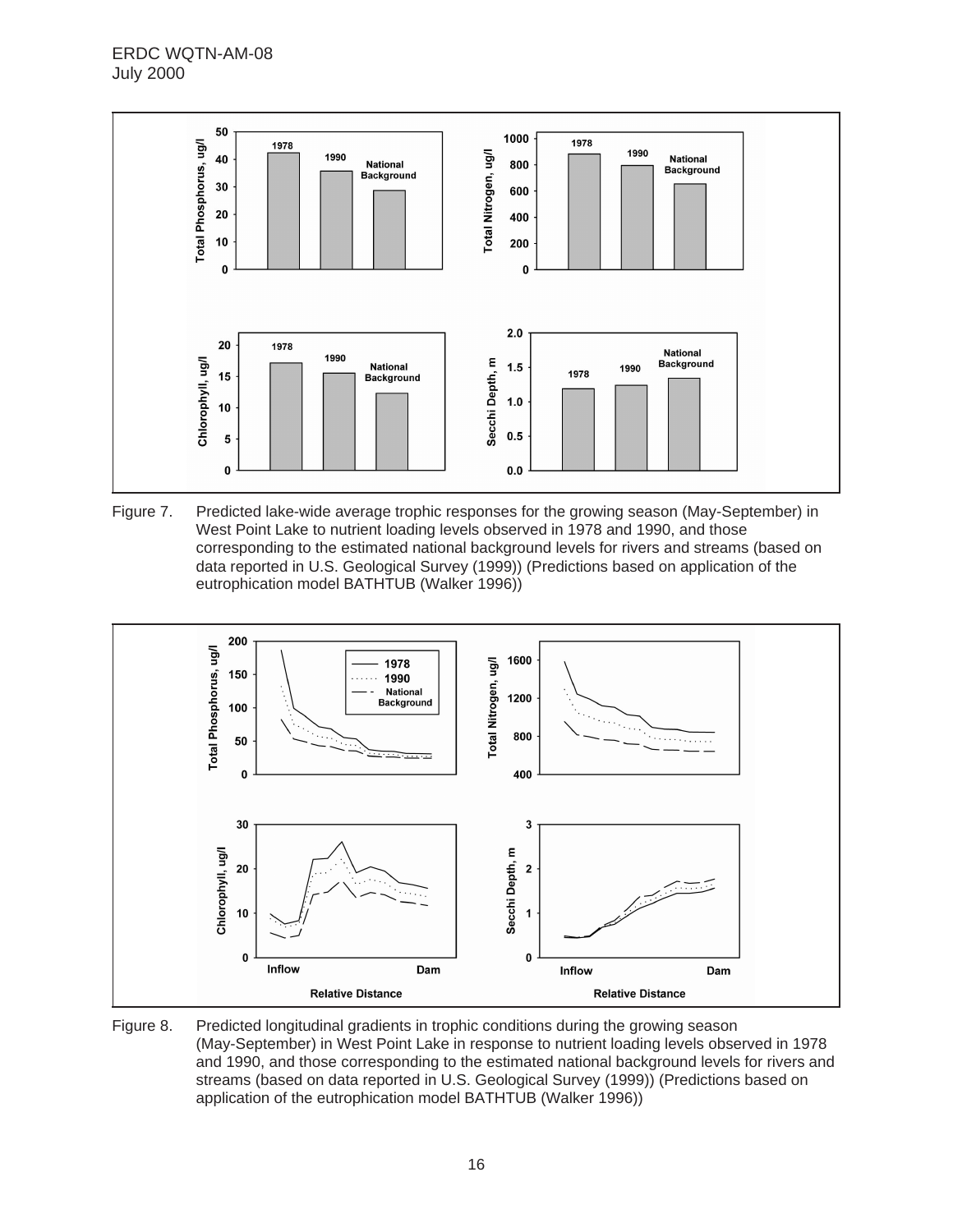in the central region of the reservoir, which may have significant management implications and would have been overlooked had the model not addressed spatial heterogeneity.

**Since Reservoirs Serve as Material Sinks, Should Selected Reservoirs Within a Watershed Be Assigned Nutrient Criteria That Acknowledge This Function?** Reservoirs are important and effective traps of nutrients and sediments (e.g., Kennedy (1998), Straškraba et al. (1995)). As such, they are often significant in the regulation of the material budgets of entire drainage basins. The potential importance of total phosphorus retention by reservoirs and its modifying influence on riverine nutrient budgets are demonstrated by water quality data for a three-reservoir cascade on the White River in northwestern Arkansas and southern Missouri. The three Corps reservoirs, Beaver Lake, Table Rock Lake, and Bull Shoals Lake, exhibit differing water residence times and phosphorus retention rates, and, despite their close proximity on the same river, receive inflows with markedly different total phosphorus concentrations due to variations in loads from point and nonpoint sources (Figure 9). Beaver Lake receives inflows with relatively high total phosphorus concentrations, owing to agricultural land uses, but retains approximately 74 percent of the phosphorus load and releases water with markedly reduced total phosphorus concentrations. Upstream reaches of the reservoir exhibit high algal production and reduced water clarity, due to ample availability of nutrients, while low algal production and increased water clarity are observed in downstream reaches coincident with declining nutrient availability.



Figure 9. Average inflow and outflow total phosphorus concentrations (vertical bars) and in-reservoir total phosphorus concentration (solid circle) for Beaver, Table Rock, and Bull Shoals Lakes on the White River, AR.  $R_T$  and  $R_p$  indicate water residence time (days) and total phosphorus retention (percent), respectively

Table Rock Lake, the next downstream reservoir in the cascade, benefits from phosphorus retention in Beaver Lake and receives inflows with relatively low total phosphorus concentrations. While release total phosphorus concentrations below Table Rock Lake are low, loading rates to the river are high immediately upstream from Bull Shoals Lake and total phosphorus concentrations are again elevated. However, the high rate of total phosphorus retention in Bull Shoals Lake (63 percent) again reduces total phosphorus concentrations in the White River below the dam. The net effect of the three-reservoir cascade is modulation of total phosphorus concentrations along this 200-km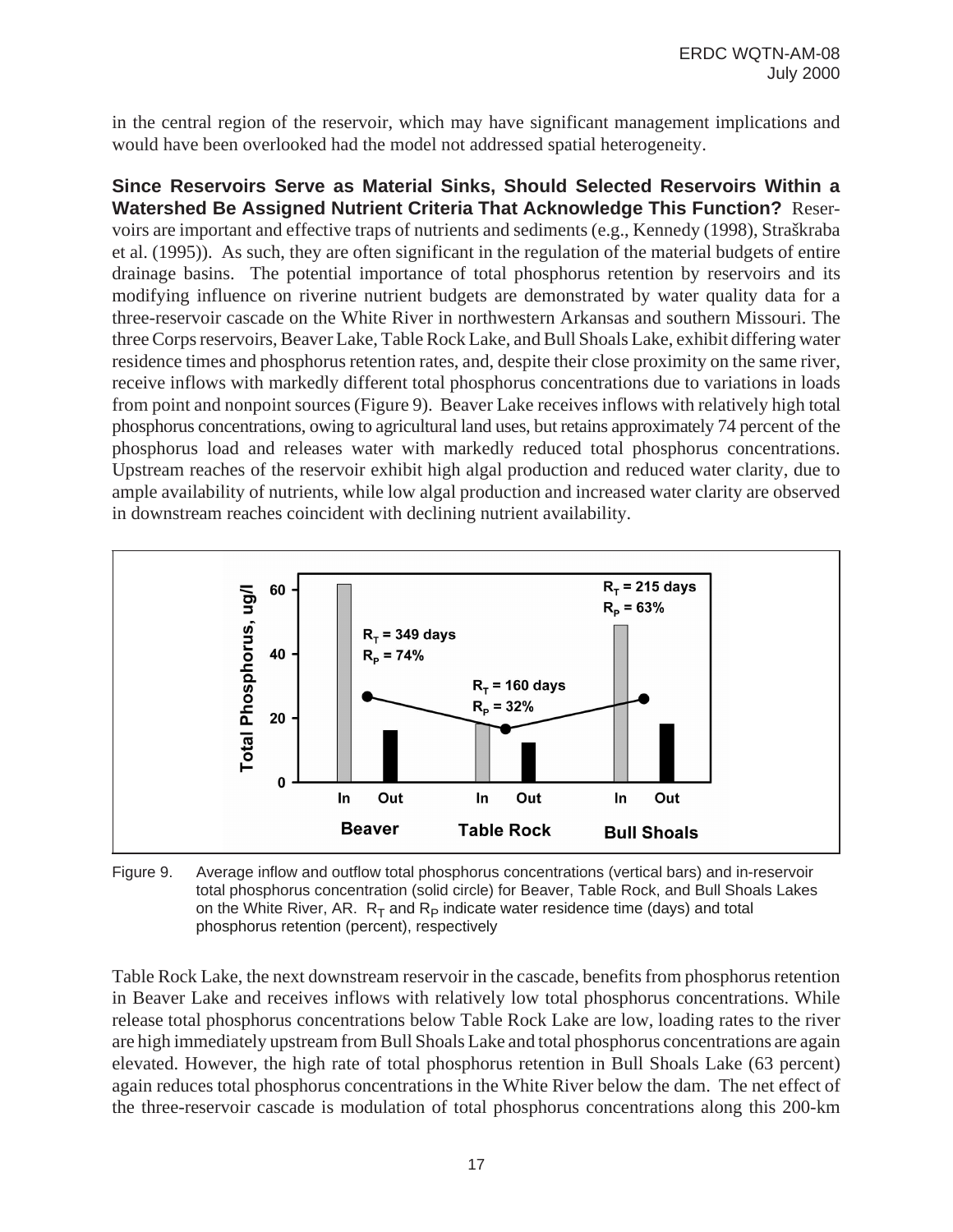reach of the White River through phosphorus retention. In the absence of the three reservoirs, and given the high rates of total phosphorus loading to the river, concentrations higher than those observed would be anticipated.

Kennedy (1998) reports that phosphorus retention by reservoirs is a function of water residence time and areal phosphorus loading rate (Figure 10), and that such retention has important implications for the phosphorus budgets of drainage basins. As demonstrated above for the White River, reservoirs can be viewed as nutrient sinks within a drainage basin and may serve to reduce loadings to downstream water resources, including other reservoirs. In the context of nutrient criteria, the value of this function for reservoirs should be a topic of discussion, since reservoirs identified as nutrient sinks may experience water quality conditions (e.g., high nutrient concentrations) that differ from those otherwise anticipated or desired. Nutrient criteria for such lakes could be modified accordingly.



Figure 10. Relationship between total phosphorus retention and and water residence time values for selected Corps reservoirs with differing areal phosphorus loads. Curves and associated equations estimate relationships between total phosphorus retention  $(R<sub>P</sub>)$  and water residence time  $(R_T)$  for each of three areal phosphorus loading categories (Kennedy 1998).

**CONCLUSIONS:** This technical note discussed a range of issues and considerations for application of the EPA's proposed approach for the development of nutrient criteria for lakes and reservoirs, with particular concern for Corps reservoirs. The following conclusions were reached:

1. Reservoirs exhibit diverse morphometric, hydrologic, and operational characteristics that strongly influence their response to nutrients. Such characteristics must be considered in the development of nutrient criteria for Corps reservoirs.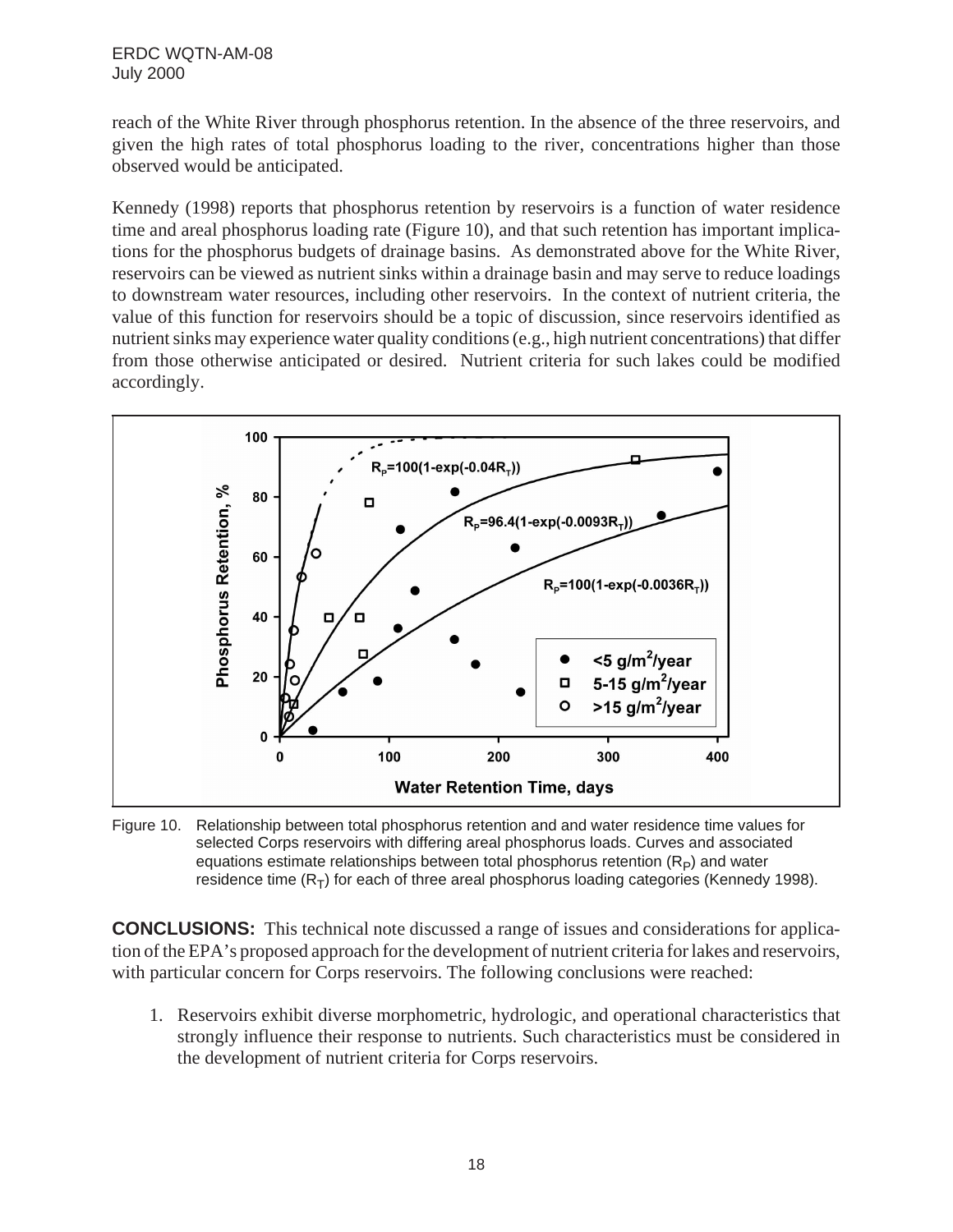- 2. While differing in origin from natural lakes, reservoirs should not be distinguished solely by the presence of a dam. In some cases, reservoirs may be reasonably included with selected lakes when identifying nutrient criteria.
- 3. Water quality models offer a reasonable approach to estimating reference conditions, particularly when the number of reservoirs in a region limits statistical evaluations of observed data.
- 4. The development of nutrient criteria should account for spatial differences in the expression of trophic responses to nutrients.
- 5. Development of nutrient criteria should acknowledge the functional role played by reservoirs within drainage basins.

**RECOMMENDATIONS:** The proposed development of nutrient criteria for lakes and reservoirs raises a number of difficult questions for the Corps, but also provides new and unique opportunities. The Corps' water resource development mission, while acknowledging the linkage between watershed and reservoir, and between reservoir water quality and tailwater quality, has historically been confined to the spatial and operational limits of a particular project and its immediate watershed. The Corps has thus had little direct recourse to ensure that waters entering a project do not adversely impact water quality. While engaging in dialog with federal, state, and local regulatory agencies as a means to encourage improved water quality through reduced material loadings, Corps water quality management efforts have traditionally focused on structural or operational strategies designed to improve release water quality. Since linkages between watershed processes and water quality responses are explicit in nutrient criteria for lakes and reservoirs, their development offers a unique opportunity for the Corps to engage in a meaningful relationship with watershed partners to address the broadest possible range of nutrient-related water quality issues.

Realizing this opportunity will require that the Corps become an active and knowledgeable partner in the nutrient criteria development process. To successfully accomplish this, Corps District and Division water quality management personnel must:

- 1. *Understand the process*. Corps water quality personnel must become familiar with the process by which states will establish nutrient criteria, since such criteria will directly influence the Corps' water resource development missions and objectives.
- 2. *Participate in the dialog.* The active and informed participation of Corps personnel in the development of nutrient criteria will ensure that Corps interests are fully represented and that Corps experiences/expertise are available to watershed partners.
- 3. *Identify, compile and share appropriate data.* Access to Corps water quality, and particularly water control data will be essential if the nutrient criteria development process is to adequately address nutrient criteria issues for Corps reservoirs. The Corps must also participate in the design and conduct of efforts to collect new data when required.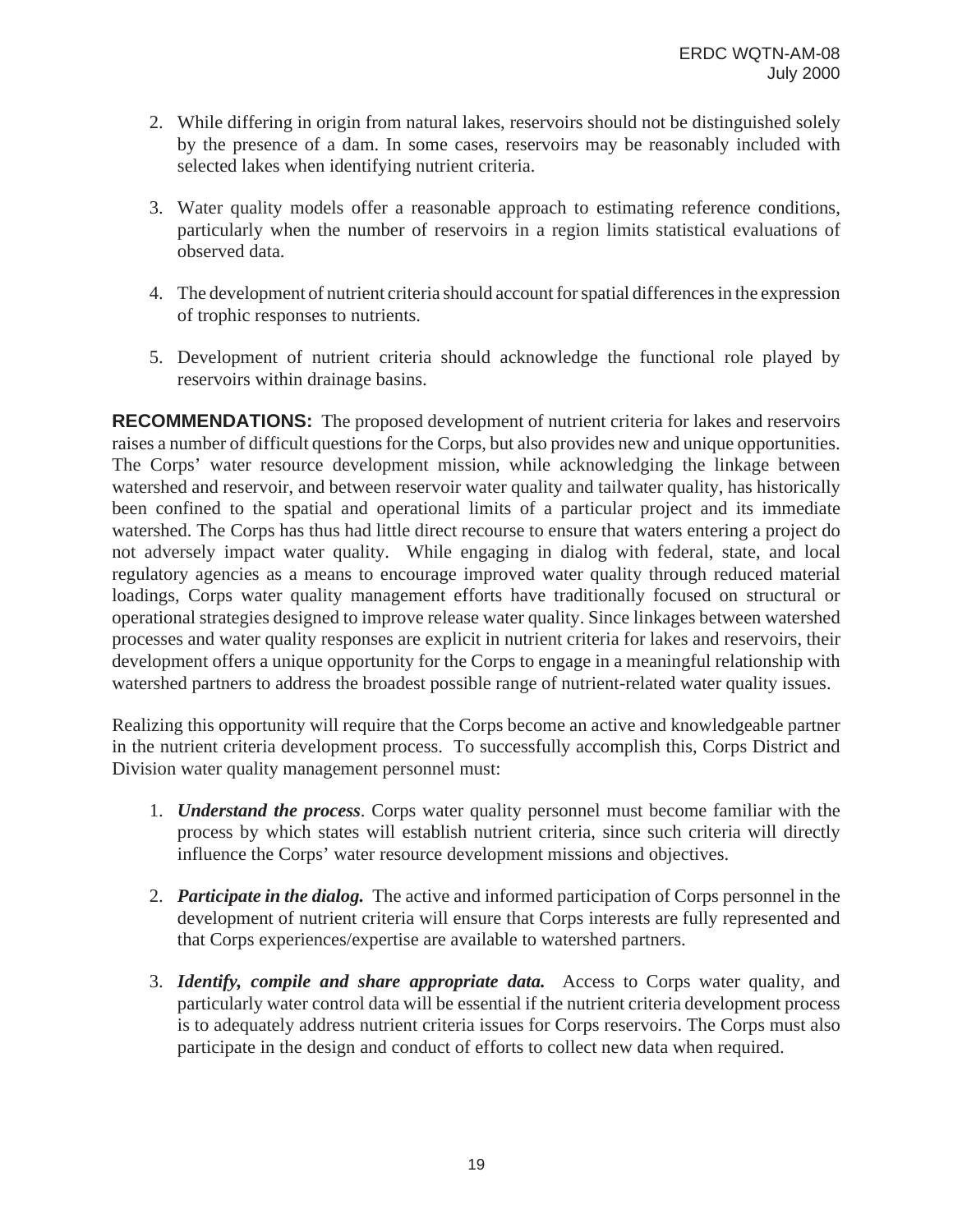- 4. *Participate in data analyses and criteria development.* Corps participation in analyses of information related to reservoirs provides a functional and administrative link between Corps mission objectives and the establishment of nutrient criteria.
- 5. *Assess success.* Environmental management and restoration efforts must include a means by which to gauge or evaluate success. The Corps must address this need in all future water resource management activities, particularly as related to the control of eutrophication.

**POINTS OF CONTACT:** For additional information, contact Dr. Robert H. Kennedy, U.S. Army Corps of Engineers, Engineer Research and Development Center, Waterways Experiment Station, (601-634-3659, *kennedr@wes.army.mil*) or the Managers of the Water Operations Technical Support (WOTS) Program, Dr. John Barko (601-634-3654, *barkoj@wes.army.mi*l) or Mr. Robert C. Gunkel (601-634-3722, *gunker@wes.army.mil*). This technical note should be cited as follows:

Kennedy, R. H. (2000). "Nutrient criteria: Considerations for Corps of Engineers reservoirs," *Water Quality Technical Notes Collection* (ERDC WQTN-AM-08), U.S. Army Research and Development Center, Vicksburg, MS. *www.wes.army.mil/el/elpubs/wqtncont.html*

#### **REFERENCES**

- Browner, C., and Glickman, D. (1998). "Clean Water Action Plan: Restoring and Protecting America's Waters Letter to the Vice President," U.S. Environmental Protection Agency and U.S. Department of Agriculture, Washington, DC.
- Ernst, M. R., Frossard, W., and Mancini, J. L. (1994). "Two eutrophication models make the grade," *Water Environment and Technology* 8, 15-16.
- Ford, D. E. (1990). "Reservoir transport processes." *Perspectives in reservoir limnology*. K. W. Thornton, B. L. Kimmel, and F. E. Payne, ed., John Wiley and Sons, New York.
- Hejzlar, J., and VyhàBlek, V. (1999). "Longitudinal heterogeneity of phosphorus and phytoplankton concentrations in deep-valley reservoirs," *Internat. Rev. Hydrobiol.* 83, 139-146.
- Hutchinson, G. E. (1957). *A treatise on limnology; Volume I: Geography, physics, and chemistry.* John Wiley and Sons, Inc., London.
- Kennedy, R. H. (1995). "Application of the BATHTUB model to selected southeastern reservoirs," Technical Report EL-95-14, U.S. Army Engineer Waterways Experiment Station, Vicksburg, MS.
- Kennedy, R. H. (1999). "Reservoir design and operation: Limnological implications and management opportunities." *Theoretical Reservoir Ecology and its Applications.* J. G. Tundisi and M. Straskraba, ed., International Institute of Ecology, Brazilian Academy of Sciences and Backhuys Publishers, Brazil and the Netherlands, 1-28.
- Kennedy, R. H. (1998). "Basinwide considerations for water quality management: Importance of phosphorus retention by reservoirs," Water Quality Technical Note MS-03, U.S. Army Engineer Waterways Experiment Station, Vicksburg, MS.
- Kennedy, R. H., and Walker, W. W., Jr. (1990). "Reservoir nutrient dynamics." *Perspectives in reservoir limnology*. K. W. Thornton, B. L. Kimmel, and F. E. Payne, ed., John Wiley and Sons, New York.
- Kennedy, R. H., Hains, J. J., Ashby, S. L., Jabour, W., Naugle, B., and Speziale, B. (1994). "Limnological assessment of West Point Lake, Georgia," Technical Report EL-94-6, U.S. Army Engineer Waterways Experiment Station, Vicksburg, MS.
- Kennedy, R. H., Thornton, K. W., and Ford, D. E. (1985). "Characterization of the reservoir ecosystem." *Microbial processes in reservoirs*, D. Gunnison, ed., Dr. W. Junk Publishers, Dordrecht.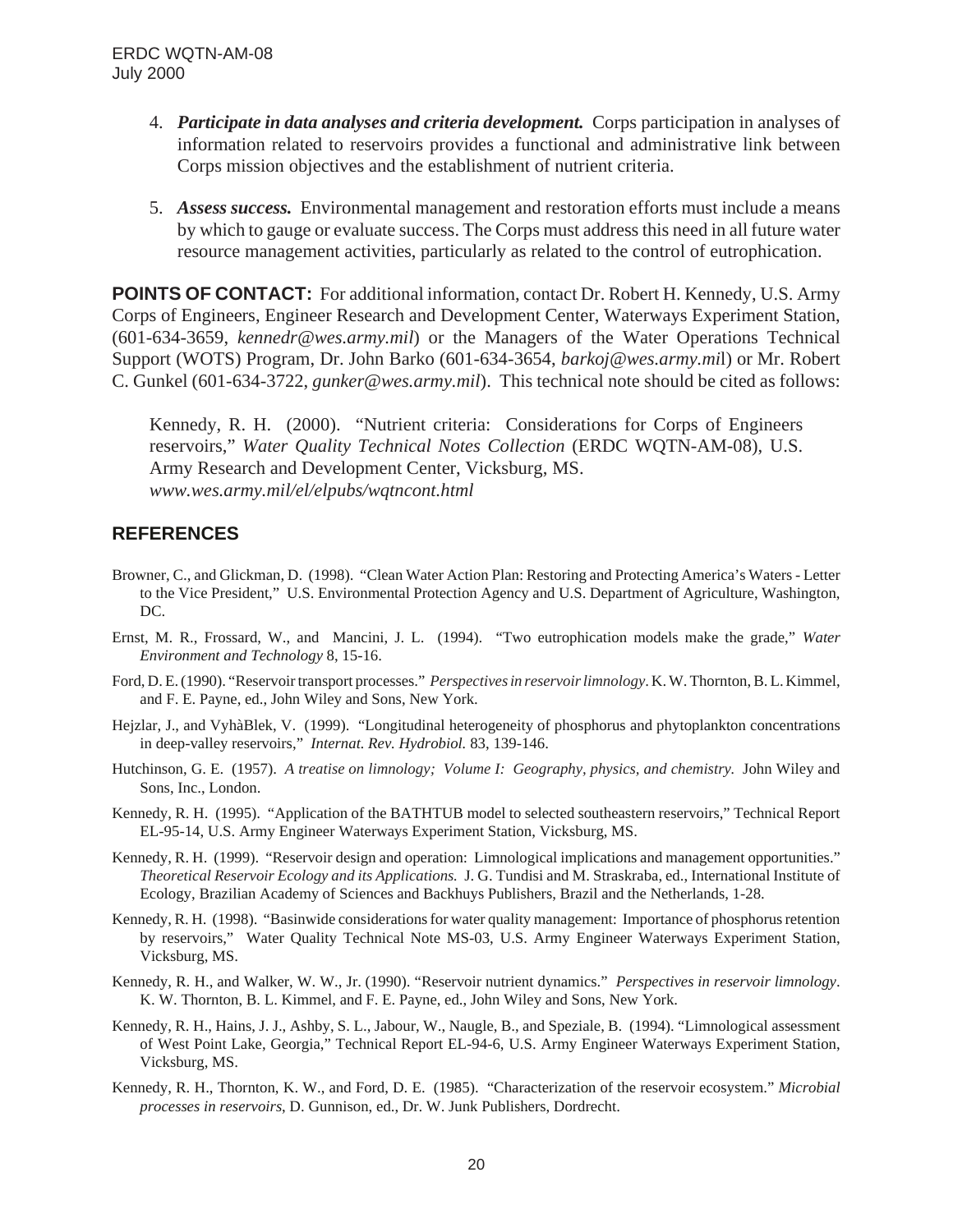- Kennedy, R. H., Thornton, K. W., and Gunkel, R. C. (1982). "The establishment of water quality gradients in reservoirs," *Canadian Water Resources Journal* 7, 71-87.
- Kimmel, B. L., and Groeger, A. W. (1984). "Factors controlling phytoplankton production in lakes and reservoirs: A perspective." *Lake and reservoir management.* EPA-440/5/84-001. U.S. Environmental Protection Agency. Washington, DC, 277-281.
- Kimmel, B. L., Lind, O. T., and Paulson, L. J. (1990). "Reservoir primary production." *Perspectives in reservoir limnology*. K. W. Thornton, B. L. Kimmel, and F. E. Payne, ed., John Wiley and Sons, New York.
- Martin, R. G., and Arneson, R. D. (1978). "Comparative limnology of a deep-discharge reservoir and a surface-discharge lake on the Madison River, Montana," *Freshwater Biology* 8, 33-42.
- National Academy of Sciences. (1969). *Eutrophication: Causes, consequences and correctives; Proceedings of a symposium*. National Academy of Sciences, Washington, DC.
- Omernik, J. M. (1987). "Ecoregions of the conterminous United States," *Annals Assoc. Amer. Geogr.* 77(1), 118-125.
- Reynolds, C. S. (1997). *Vegetative processes in the pelagic: A model for ecosystem theory.* Ecology Institute, Oldendorf/Luhe, Germany.
- Ryding, S.-O., and Rast, W. (1989). "The control of eutrophication of lakes and reservoirs." *Man and the Bioshere Series*. United Nations Educational Scientific and Cultural Organization, Paris, France.
- Smith, V. (1990). "Effects of nutrients and non-algal turbidity on blue-green algal biomass in four North Carolina reservoirs," *Lake and Reservoir Management* 6(2), 125-131.
- SØballe, D. M., and Bachmann, R. W. (1984). "Removal of Des Moines River phytoplankton by reservoir transit," *Canadian Lournal of Fisheries and Aquatic Sciences* 41, 1803-1813.
- SØballe, D. M., and Threlkeld, S. T. (1985). "Advection, phytoplankton biomass, and nutrient transformation in a rapidly flushed impoundment," *Archive fiir Hydrobiologie* 105, 187-203.
- Straškraba, M. (1994). "Vltava cascade as teaching grounds for reservoir limnology," *Water Science and Technology* 30, 289-297.
- Straškraba, M., and Straškrabova, V. (1975). "Management problems of Slapy Reservoir, Bohemia, Czechoslovakia." *Proceedings of a Symposium on the Effects of Storage on Water Quality*, Reading University, Reading, England, 449-484.
- Straškraba, M., Dostálková, I., Hejzlar, J., and Vyhnálek, V. (1995). "The effect of reservoirs on phosphorus concentration," *Internationale Revue der Gesamten Hydrobiologie* 80, 403-413.
- Straškraba, M., Tundisi, J. G., and Duncan, A. (1993). "State-of-of-the-art of reservoir limnology and water quality management." *Comparative reservoir limnology and water quality management*. M. Straškraba, J. G. Tundisi, and A. Duncan, ed., Kluwer Academic Publishers, Netherlands, 213-288.
- Thornton, K. W., Kennedy, R. H., Carroll, J. H., Walker, W. W., Gunkel, R. C., and Ashby, S. (1980). "Reservoir sedimentation and water quality - An heuristic model." *Proceedings of the Symposium on Surface Water Impoundments, ASCE, 2-5 June 1980, Minneapolis, MN*, 654-664.
- U.S. Army Corps of Engineers. (1998). *National inventory of dams*. Office of the Chief, Washington, DC.
- U.S. Environmental Protection Agency. (1978). "A Compendium of Lake and Reservoir Data Collected by the National Eutrophication Survey in Eastern North-central and Southeastern United States," Working Paper No. 475, Corvallis Environmental Research Laboratory, Corvallis, OR, and Environmental Monitoring and Support Laboratory, Las Vegas, NV.
- U.S. Environmental Protection Agency. (1991). "Guidance for water quality-based decisions: The TMDL process," Technical Guidance Document EPA-440/4-91-001, Office of Water, Washington, DC.
- U.S. Environmental Protection Agency. (1998). "National strategy for the development of regional nutrient criteria," EPA-8221-R-98-002, Office of Water, Washington, DC.
- U.S. Geological Survey. (1999). "The quality of our Nation's waters: Nutrients and pesticides," United States Geological Survey Circular 1225, Reston, VA.